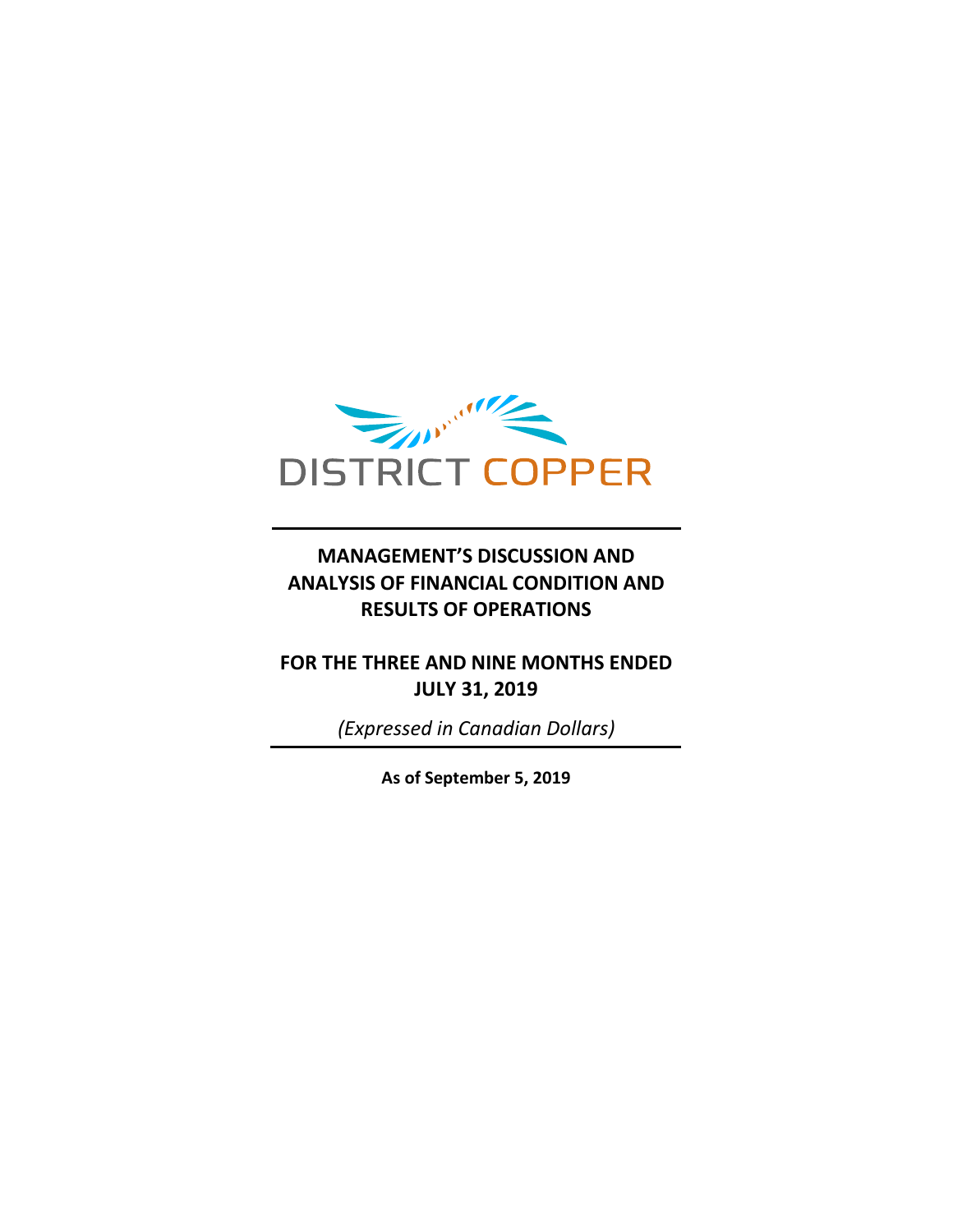## **CONTENTS**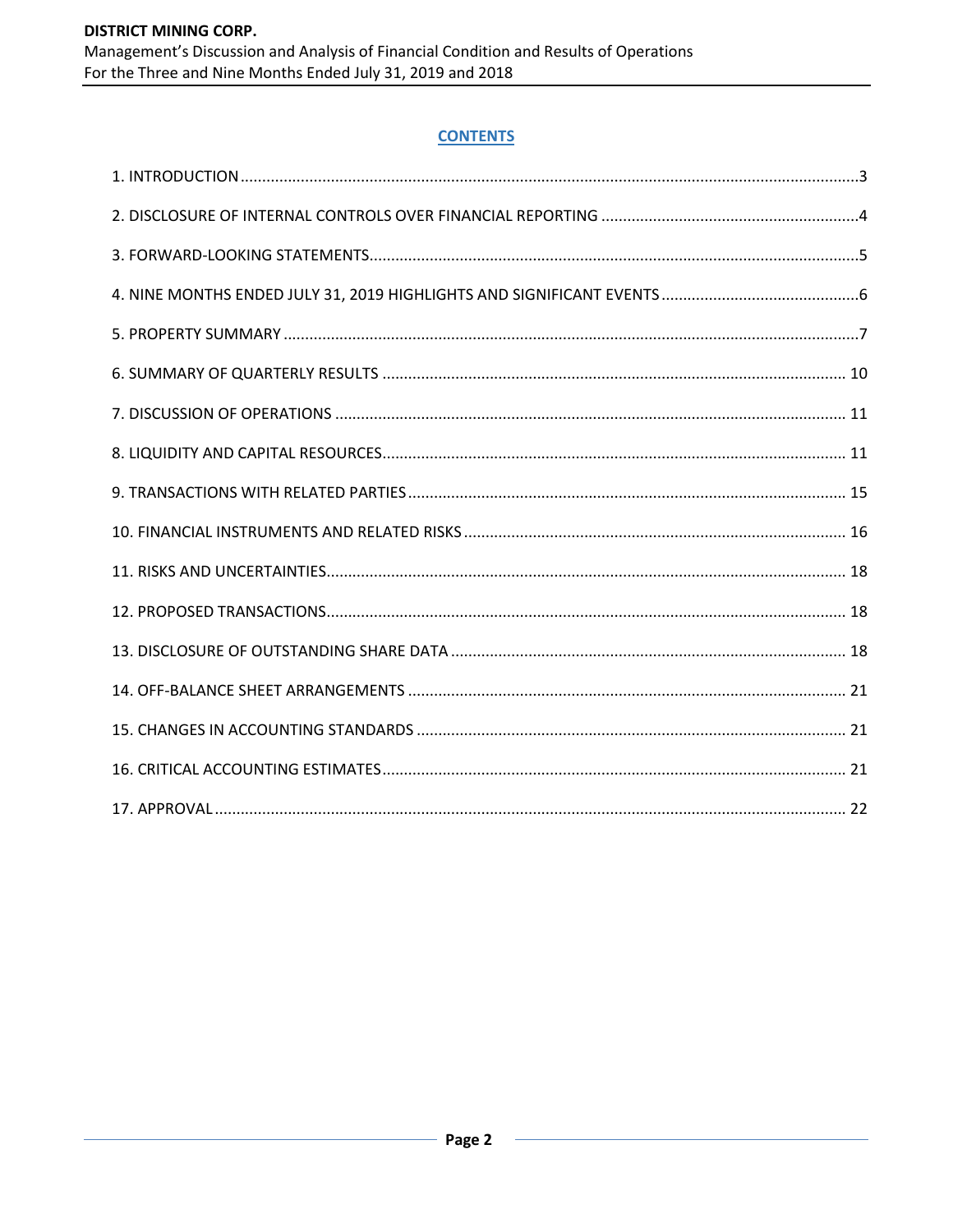## **1. INTRODUCTION**

This Management's Discussion and Analysis ("**MD&A**") of District Copper Corp., (referred to as "**District**", the "**Company**", "**us**" or "**our**") provides analysis of the Company's financial results for the three and nine months ended July 31, 2019. The following information should be read in conjunction with the accompanying unaudited interim financial statements for the three and nine months ended July 31, 2019, and the notes to those financial statements, prepared in accordance with IAS 34 under International Financial Reporting Standards ("**IFRS**"), as issued by the International Accounting Standards Board. Please also refer to the tables starting on page 11 of this MD&A which compares certain financial results for the three and nine months ended July 31, 2019 and 2018. Financial information contained herein is expressed in Canadian dollars, unless otherwise stated. All information in this MD&A is current as of September 5, 2019 unless otherwise indicated. Readers are cautioned that this MD&A contains "*forwardlooking statements*" and that actual events may vary from management's expectations. This MD&A was reviewed, approved and authorized for issue by the Company's Audit Committee, on behalf of the Board of Directors, on September 5, 2019.

## **Description of Business**

District is a public company incorporated in British Columbia, under the "*Canadian Business Corporation Act*" and its common shares are listed on the TSX Venture Exchange (the "**TSX-V**"); under the trading symbol "**DCOP.V**". The Company maintains its head office at 142-1146 Pacific Blvd., Vancouver, British Columbia, Canada, V6Z 2X7.

The Company's principal business activity was until recently the Eaglehead copper project. The Company has since shifted it's focus away from the copper space towards the gold space, with the acquisition of the Stony Lake gold property on February 8, 2019. The company's transition from copper to gold is due to the current difficulty in raising funds in the market for early stage copper exploration projects.

On July 31, 2019 and September 5, 2019, the Company had (i) 136,241,618 common shares issued and outstanding; (ii) 28,252,942 share purchase warrants to acquire common shares outstanding and (iii) 500,000 options to acquire common shares outstanding.

| <b>Head Office</b>                                                                    | <b>Share Information</b>                                                                                                                       | Investor Information                                                                                                                                                                   |  |  |  |  |
|---------------------------------------------------------------------------------------|------------------------------------------------------------------------------------------------------------------------------------------------|----------------------------------------------------------------------------------------------------------------------------------------------------------------------------------------|--|--|--|--|
| # 142 - 1146 Pacific Blvd.<br>Vancouver, BC V6Z 2X7<br>Canada<br>Tel: +1-604-620-7737 | Our common shares are listed for<br>trading on the TSX-V under the symbol<br>"DCOP.V".                                                         | Financial reports, news releases and<br>information<br>corporate<br>be<br>can<br>website<br>accessed<br>our<br>on<br>at<br>www.districtcoppercorp.com and on<br>SEDAR at www.sedar.com |  |  |  |  |
| <b>Registered Office</b>                                                              | <b>Transfer Agent and Registrar</b>                                                                                                            | <b>Contact Information</b>                                                                                                                                                             |  |  |  |  |
| #217-179 Davie Street<br>Vancouver, BC V6Z 2Y1<br>Canada<br>Tel: +1-604-669-3233      | Computershare Investor Services Inc.<br>3 <sup>rd</sup><br>Burrard<br>510<br>Floor.<br>Street<br>Vancouver, BC V6C 3B9<br>Tel: +1-604-661-9400 | Investors: Jevin Werbes<br>Media requests and queries:<br>Tel: +1-604-620-7737<br>jwerbes@icloud.com                                                                                   |  |  |  |  |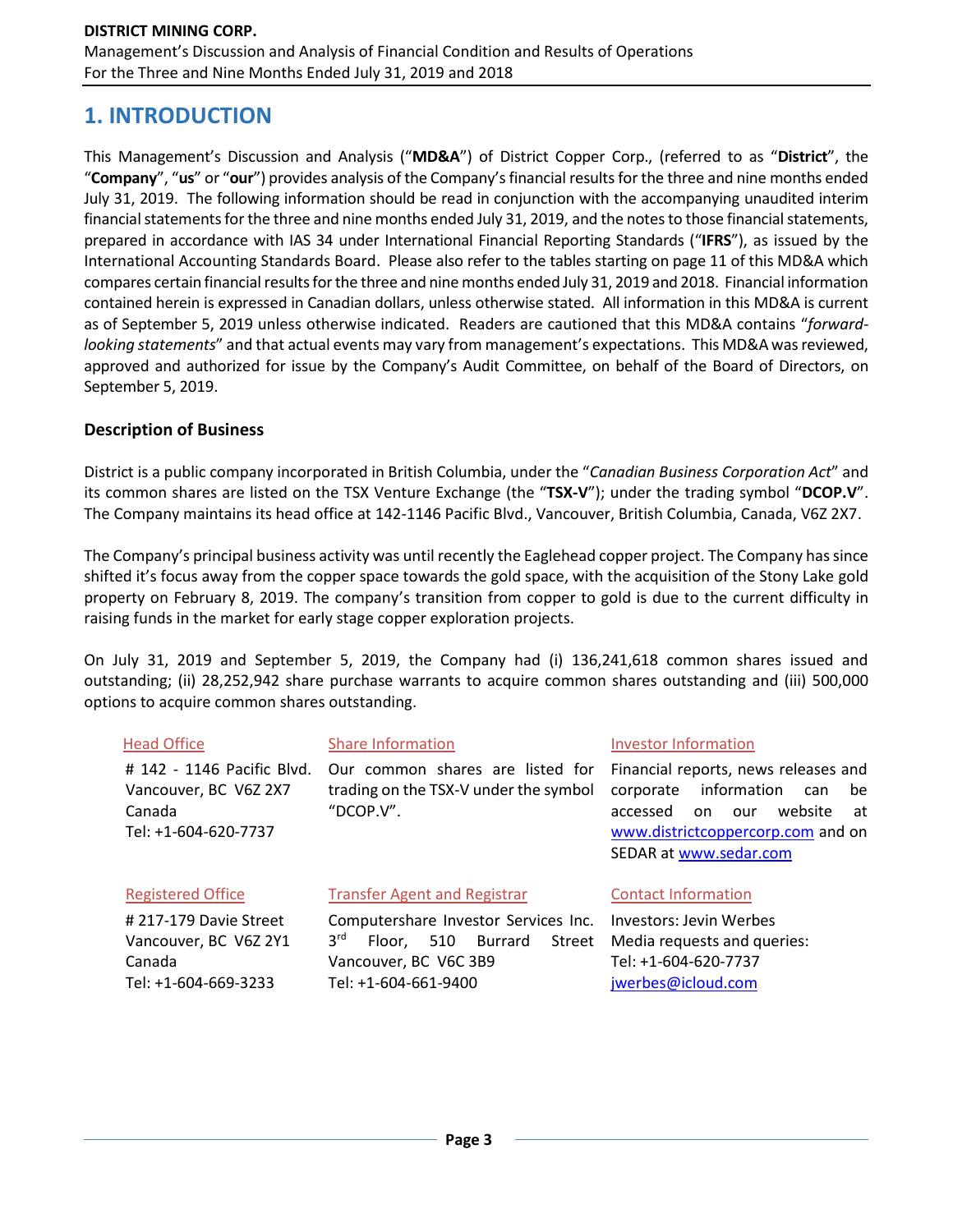As at the date of this MD&A, District Copper's directors and officers are as follows:

| <b>Directors</b>                                                                                      | <b>Officers and Position</b>                                                                                                                                                |
|-------------------------------------------------------------------------------------------------------|-----------------------------------------------------------------------------------------------------------------------------------------------------------------------------|
| Elmer Stewart (Chairman)<br>Jevin Werbes<br><b>Chris Healey</b><br>J. Michael Smith<br>Hrayr Agnerian | Jevin Werbes, President and Chief Executive Officer<br>Braden Jensen, Chief Financial Officer<br>Mike Smith, Corporate Secretary<br>Cam Grundstrom, Chief Operating Officer |
| <b>Audit Committee</b>                                                                                | <b>Compensation Committee</b>                                                                                                                                               |
| J. Michael Smith (Chairman)<br>Elmer Stewart<br><b>Chris Healey</b><br>Jevin Werbes (Non-Independent) | Chris Healey<br>J. Michael Smith<br>Jevin Werbes                                                                                                                            |

## **Qualified Person**

Mr. Elmer B. Stewart, MSc. P. Geol., Director of the Company, is the non-independent Qualified Person as defined under NI 43-101 *Standards of Disclosure for Mineral Projects* ("**NI 43-101**") who has reviewed and approved all technical and scientific disclosure contained in this MD&A regarding the Company's mineral properties.

## **2. DISCLOSURE OF INTERNAL CONTROLS OVER FINANCIAL REPORTING**

Management has established processes to provide them sufficient knowledge to support representations that they have exercised reasonable diligence that (i) the financial statements do not contain any untrue statement of material fact or omit to state a material fact required to be stated or that is necessary to make a statement not misleading in light of the circumstances under which it is made, as of the date of and the periods presented by the financial statements; and (ii) the financial statements fairly present in all material aspects the financial condition, results of operations and cash flows of the Company, as of and for the periods presented.

In contrast to the certificate required for non-venture issuers under National Instrument 52-109 Certificate of Disclosure in Issuers' Annual and Interim Filings ("**NI 52-109**"), this Venture Issuer Basic Certification does not include representations relating to the establishment and maintenance of disclosure controls and procedures ("**DC&P**") and internal control over financial reporting ("**ICFR**") as defined in NI 52-109. In particular, the certifying officers filing this certificate are not making any representations relating to the establishment and maintenance of

- i) Controls and other procedures designed to provide reasonable assurance that information required to be disclosed by the issuer in its annual filings, interim filings or other reports filed or submitted under securities legislation is recorded, processed, summarized and reported within the time periods specified in securities legislations; and
- ii) A process to provide reasonable assurance regarding the reliability of financial reporting and the preparation of financial statements for external purposes in accordance with the issuer's IFRS.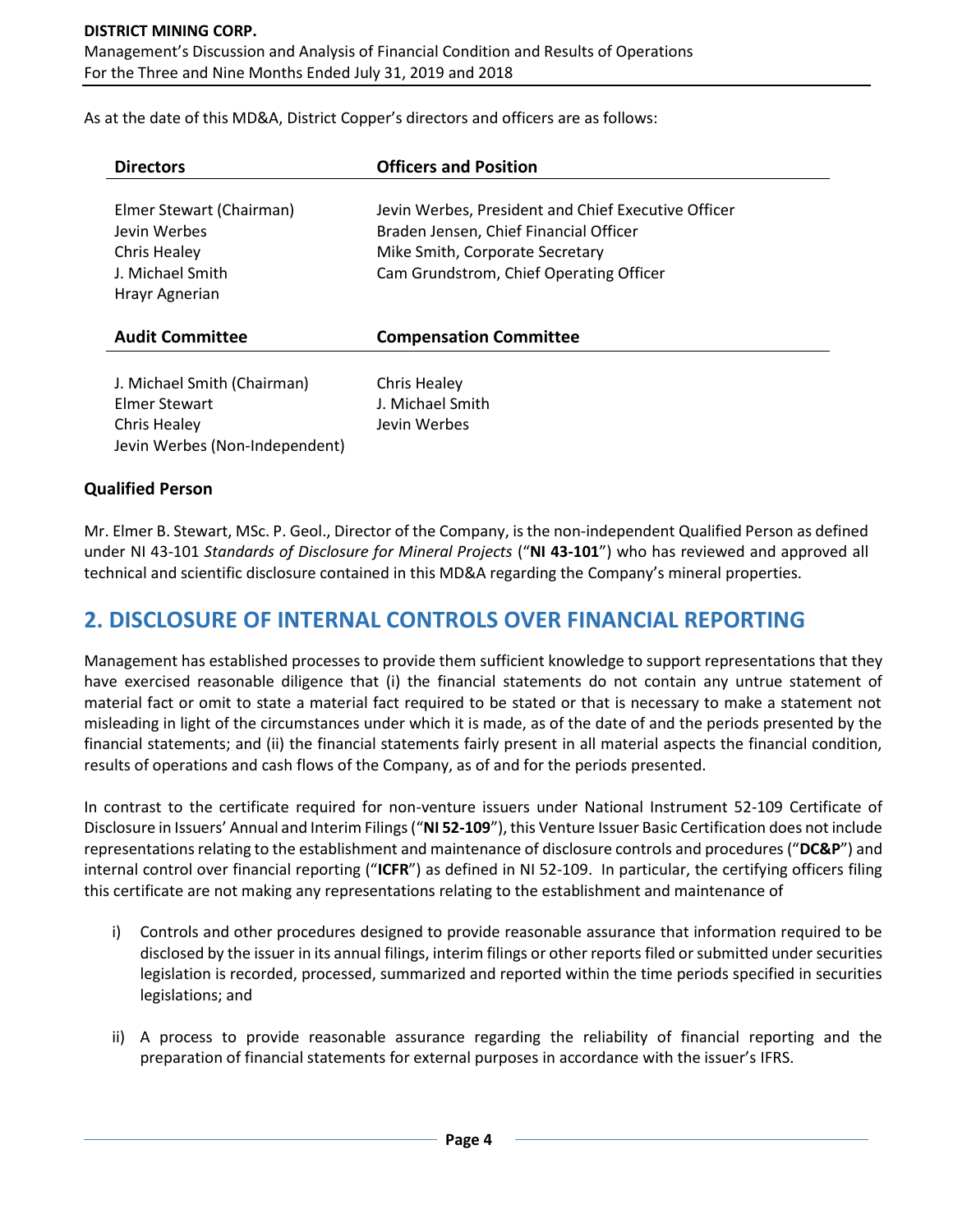The issuer's certifying officers are responsible for ensuring that processes are in place to provide them with enough knowledge to support the representations they are making in this certificate. Investors should be aware that inherent limitations on the ability of certifying officers of a venture issuer to design and implement on a costeffective basis DC&P and ICFR as defined in NI 52-109 may result in additional risks to the quality, reliability, transparency and timeliness of interim and annual filings and other reports provided under securities legislation.

# **3. FORWARD-LOOKING STATEMENTS**

Certain statements contained in this MD&A constitute "*forward-looking statements*" within the meaning of Canadian securities legislation. These forward-looking statements are made as of the date of this MD&A and the Company does not undertake to update any forward-looking statement that may be made from time to time by the Company or on its behalf, except in accordance with applicable laws.

Forward-looking statements relate to future events or future performance and reflect management's expectations or beliefs regarding future events and include, but are not limited to, statements with respect to the estimation of mineral reserves and resources, the realization of mineral resource and mineral reserve estimates, the timing and amount of estimated future production, costs of production, capital expenditures, success of mining operations, environmental risks, unanticipated reclamation expenses, title disputes or claims and limitations on insurance coverage. **Readers are cautioned that mineral resources that are not mineral reserves do not have demonstrated economic viability.**

Except for statements of historical fact relating to the Company, certain information contained herein constitutes forward-looking statements. The words "may", "will", "continue", "could", "should", "would", "suspect", "outlook", "believes", "plan", "anticipates", "estimate", "expects", "intends" and words and expressions of similar import are intended to identify forward-looking statements.

Forward-looking statements include, without limitation, information concerning possible or assumed future results of the Company's operations. These statements are not historical facts and only represent the Company's current beliefs as well as assumptions made by and information currently available to the Company concerning anticipated financial performance, business prospects, strategies, regulatory developments, development plans, exploration and development activities and commitments and future opportunities. Although management considers those assumptions to be reasonable based on information currently available to them, they may prove to be incorrect.

These statements are not guarantees of future performance and involve assumptions and risks and uncertainties that are difficult to predict. Therefore, actual results may differ materially from what is expressed, implied or forecasted in such forward-looking statements.

By their very nature, forward looking statements involve a number of known and unknown risks, uncertainties and other factors which may cause the actual results, performance, or achievements of the Company to be materially different from any future results, performance, or achievements expressed or implied by such forwardlooking statements. Readers are cautioned not to place undue reliance on these forward-looking statements, and readers are advised to consider such forward-looking statements considering the risk factors set forth below and as further detailed in the "*Risks and Uncertainties*" section of this MD&A.

These risk factors include, but are not limited to, fluctuation in metal prices which are affected by numerous factors such as global supply and demand, inflation or deflation, global political and economic conditions; the Company's need for access to additional capital to explore and develop its projects; the risks inherent in the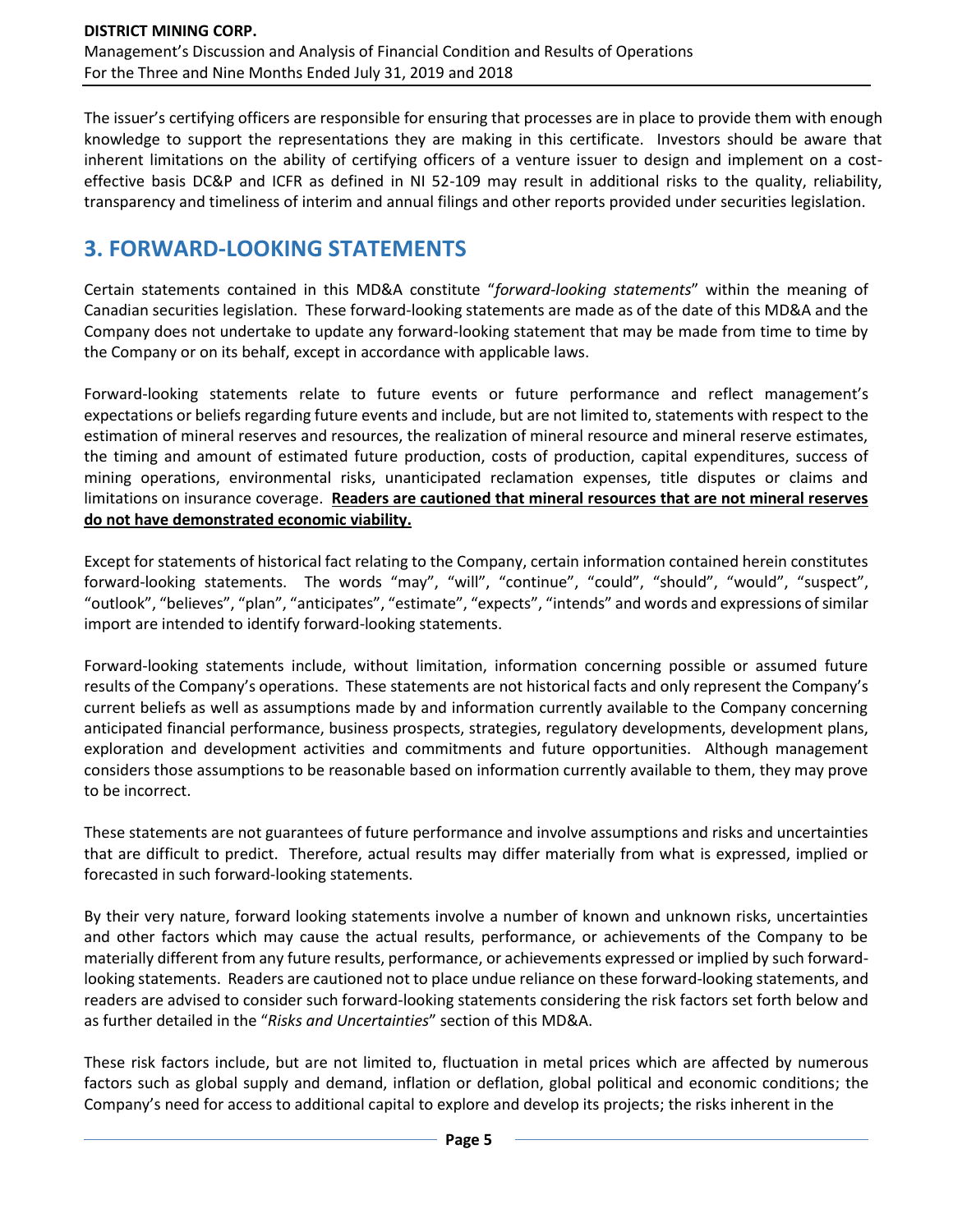exploration for and development of minerals including the risks of estimating the quantities and qualities of minerals, operating parameters and costs, receiving project permits and approvals, successful construction of mining and processing facilities, and uncertainty of ultimate profitability of mining operations; risks of litigation and other risks. The Company cautions that the foregoing list of factors that may affect future results is not exhaustive. When relying on any forward-looking statements in this MD&A to make decisions with respect to the Company, investors and others should carefully consider the risk factors set out in this MD&A and other uncertainties and potential events.

# **4. NINE MONTHS ENDED JULY 31, 2019 HIGHLIGHTS AND SIGNIFICANT EVENTS**

- On December 10, 2018, District Copper received conditional TSX:V approval for its proposed acquisition of the Stony Lake Property.
- On February 8, 2019, the Company issued 5,900,000 flow-through units and 5,900,000 non-flow-through units at a cost of \$0.05 each per unit, pursuant to a private placement, for gross proceeds of \$590,000. Each flow-through unit consists of one common share and one-half share purchase warrant, which can be exercised at \$0.075 until August 8, 2020. Each non-flow-through unit consists of one common share and one share purchase warrant, which can be exercised at \$0.05 until August 8, 2020.

The warrants have an early acceleration provision wherein the warrants will become callable on 21 days' notice in the event the Company's shares trade at a price of \$0.12 per share or greater for a 14 consecutive day trading period at any time after June 9, 2019.

Finders' fees of 200,000 shares, valued at \$6,000, 300,000 warrants, valued at \$6,177, exercisable at \$0.05 until August 8, 2020, and legal fees of \$21,025 were paid with respect to this financing.

The value of the finders' warrants was calculated using Black Sholes with an exercise price of \$0.05, an expected life of 18 months, a volatility rate of 188.10% and a risk-free rate of 1.77%.

- On February 8, 2019, District Copper issued 40,000,000 shares to compete the Stony Lake property acquisition (see August 15, 2018 news release.)
- On February 19, 2019, District Copper announced the 2019 exploration program on its 100% owned Stony Lake gold project located in the emerging Cape Ray/Valentine Lake gold district in central Newfoundland. The first phase of the exploration program consists of a high sensitivity airborne magnetometer and radiometric geophysical survey as well as mapping, prospecting and sampling on eight target areas within the property and follows the recommendations set out in the NI 43-101 Technical Report dated September 18, 2018.
- On May 7, 2019, District Copper announced that the summer exploration program on its 100% owned Stony Lake gold project, which covers 27 kilometers of the favourable Cape Ray/Valentine Lake trend, was underway. The summer program includes mapping, sampling and prospecting nine target areas and a property wide high sensitivity airborne aeromagnetic and radiometric survey. The mapping and sampling program are underway with the airborne geophysical survey expected to commence at the end of June 2019. Early results from the Rabbit Tracks and Frenchman's Pond targets have located large areas of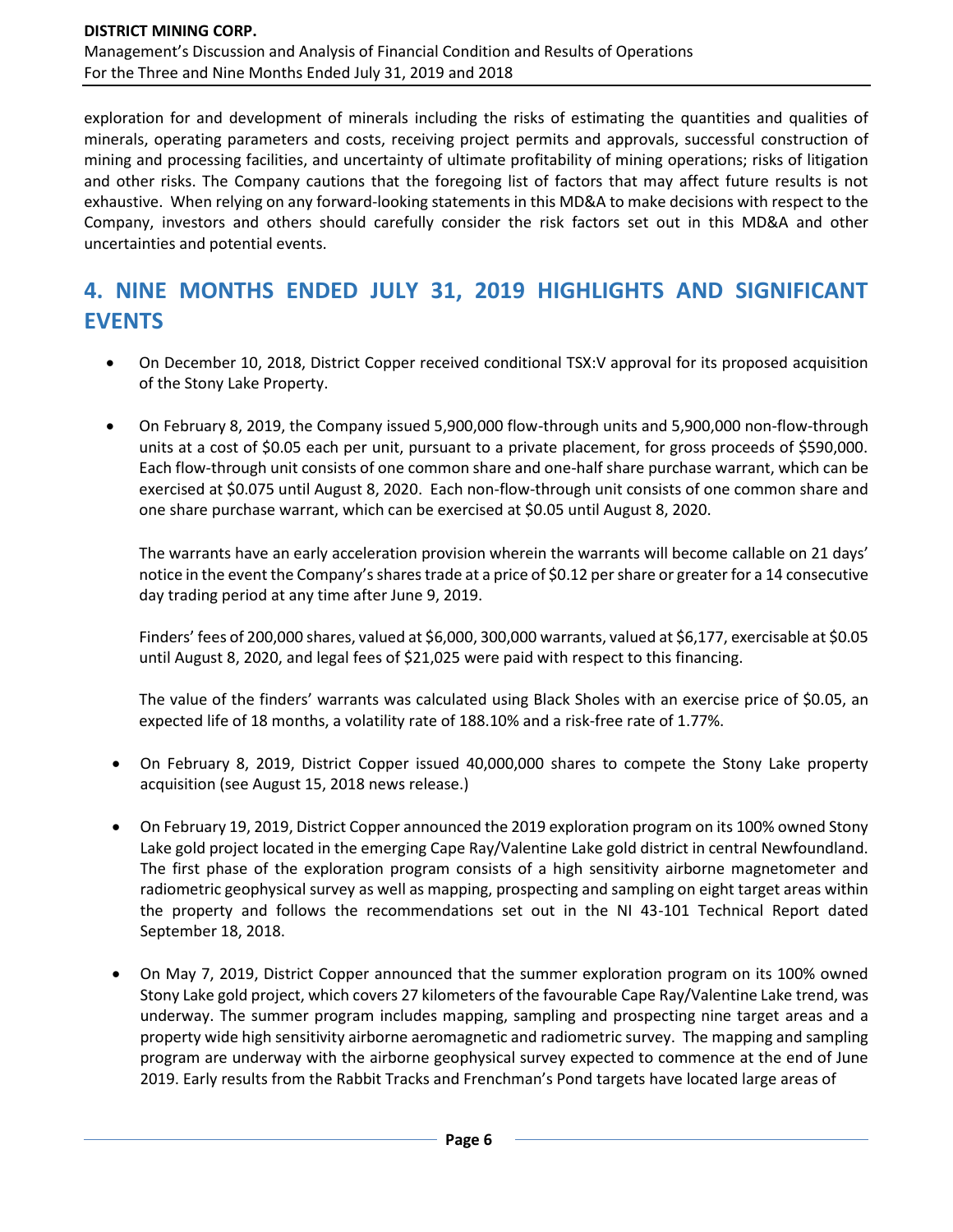epithermal style alteration and widespread weak to moderate concentrations of pyrite and arsenopyrite mineralization.

- On May 13, 2019, District entered into two separate arm's length agreements to acquire the Duffitt and Island Pond properties (24 claims covering 600 hectares) located contiguous to and within its Stony Lake gold project. The Duffitt Claims were acquired for 300,000 common shares and a 0.75% NSR royalty from production. The Island Pond claims were acquired for a cash payment of \$4,000, 400,000 common shares and a 2.0% NSR royalty from production. District has retained the right to purchase one half of this NSR for \$1,000,000.
- On June 17, 2019, Mike Smith was appointed Corporate Secretary of District Copper.

### *Subsequent to the Period Ended*

• On August 7, 2019, District announced the analytical results from the recently completed prospecting and sampling results on its 100% owned Stony Lake gold project. The program identified eight areas of highly anomalous to low grade gold mineralization hosted in pyrite and arsenopyrite bearing (1-3% total sulphide) Quartz Feldspar Porphyry, reduced sandstone, quartz stockwork and quartz veins. Sericite, silica, ankerite, carbonate and chlorite alteration typically as pervasive alteration and envelopes around quartz stockwork and quartz veins as well as an arsenic-antimony-molybdenum geochemical association characterize the mineralization.

## **5. PROPERTY SUMMARY**

### **Stony Lake Project**

District is focusing all of its exploration efforts on the recently acquired 100% owned Stony Lake gold project. The acquisition of the 13,025 ha Stony Lake project, located on the Cape Ray/Valentine Lake (**"CRVL"**) structural trend in central Newfoundland, was completed on February 8, 2019. The CRVL structural trend is Canada's newest emerging orogenic gold district. This area hosts several high-grade gold discoveries including Sokoman Iron Corporation's ("**Sokoman**") Moosehead discovery, Antler Gold's Twilight zone and Marathon's Valentine Lake gold deposit. The work completed to date by District on its Stony Lake project suggests that the CRVL trend has the potential to host a number of different styles of gold mineralization.

The project is subject to a 2.0% NSR if the price of gold is US \$2,000 per ounce or less and a 3% NSR if the price of gold is \$2,000 or greater per ounce.

The Stony Lake project covers approximately 27 km of strike length of the Cape Ray/Valentine Lake trend between Sokoman's Moosehead discovery to the northeast and the Twilight zone discovery to the southwest. Sokoman has reported a significant number of high-grade gold intersections from its Moosehead discovery including:

- Drill hole, MH-18-01, (see Sokoman news release dated July 24, 2017) returned 11.9 m of 44.96 g Au/t from 109.0 m to 120.9 m,
- Drill hole MH-18-08 intersected 1.05 m of 207.1 g Au/t from 8.50 to 9.55m and 2.28m of 42.36 g Au/t from 33.07 to 35.35m (see Sokoman news release dated August 28, 2018), and
- MH-19-62 intersected 33.59 g Au/t over a4.80 m core length g (see Sokoman news release dated April 24, 2019).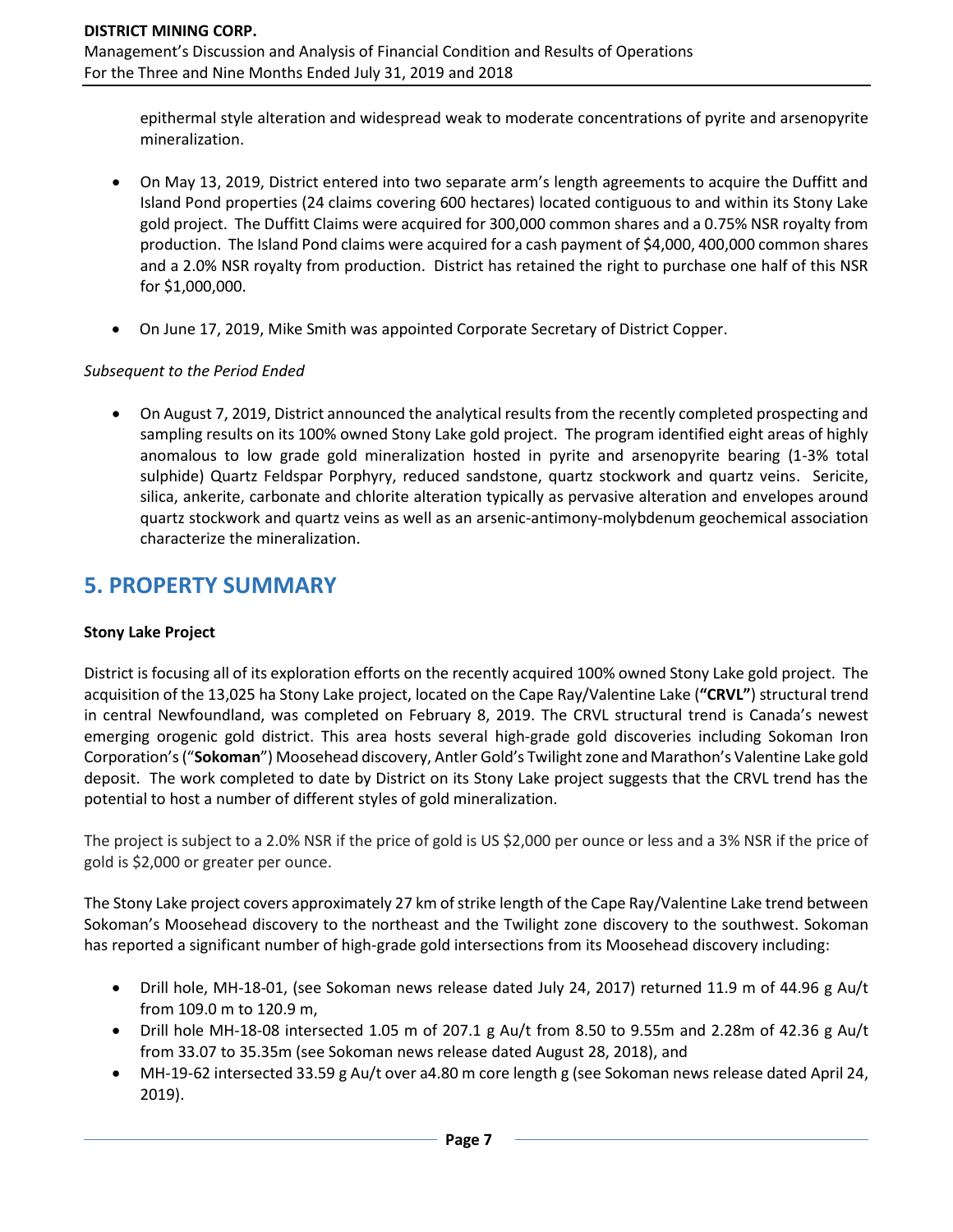### *Project Description/Historical Exploration Results*

The historical exploration completed on the project is summarized in a National Instrument 43-101 Technical Report entitled "Compilation of Historical Geological, "Geochemical and Geophysical Exploration Work Carried out Over the Stony Lake Epithermal Gold Project, Grand Falls-Bishops Falls Area, Central Newfoundland" prepared by Larry Pilgrim, P. Geo as Qualified Person with an effective date of September 18, 2018.

The Stony Lake property has seen only cursory exploration for gold mineralization. Despite the numerous gold showings and highly anomalous gold geochemical results within and adjacent to the Project area, it was not until Sokoman's Moosehead discovery that the area's potential for gold mineralization was realized. Following the Moosehead discovery; several significant gold discoveries have been made in this portion of central Newfoundland.

Historical exploration activities on the Stony Lake project were sporadic and consisted of regional geochemical sampling, limited prospecting and sampling, 10 diamond drill holes (1,142m) on the Flyers Grid and partial airborne geophysical coverage.

In addition to the Flyers' area, historical exploration outlined six large exploration targets within the Stony Lake property that exhibit a combination of some or all of the following:

- 18 known gold occurrences that exhibit epithermal style alteration and mineralization in bedrock/sub crop with rock grab sample results of up to 15.1 g Au/t,
- Soil, till and lake sediment sampling has identified multiple, coincident, large gold geochemical anomalies,
- lower-grade (<4 g Au/t) auriferous alteration zones (argillic and silicification),
- linear quartz-rich zones with gold concentration ranging from highly anomalous to gold values up to 15.1 g Au/t.

### *2019 Exploration Program*

The 2019 exploration program is estimated to cost \$400,000 and consists of mapping, prospecting and sampling and a property wide airborne magnetometer and radiometric survey to map bedrock lithologies, structural features and areas of structurally controlled potassic alteration. The airborne geophysical survey was completed in August 2019 and results are being compiled and interpreted with the final report expected in September 2019.

During the Q3 2019, the prospecting and sampling (286 samples) and the mapping of lithologies, alterations, and styles of mineralization was completed. Selected samples were collected from outcrop, sub crop and large angular boulders (close to bedrock) to characterize the precious and base metals and trace element geochemistry present in veins, other mineralized structures and outcrops.

The 2019 field program covered the northern portion of the property and identified eight areas of highly anomalous to low grade gold mineralization. The mineralization in each zone remains open along strike.

The statistical data for gold and pathfinder elements for all samples collected are listed in the table below.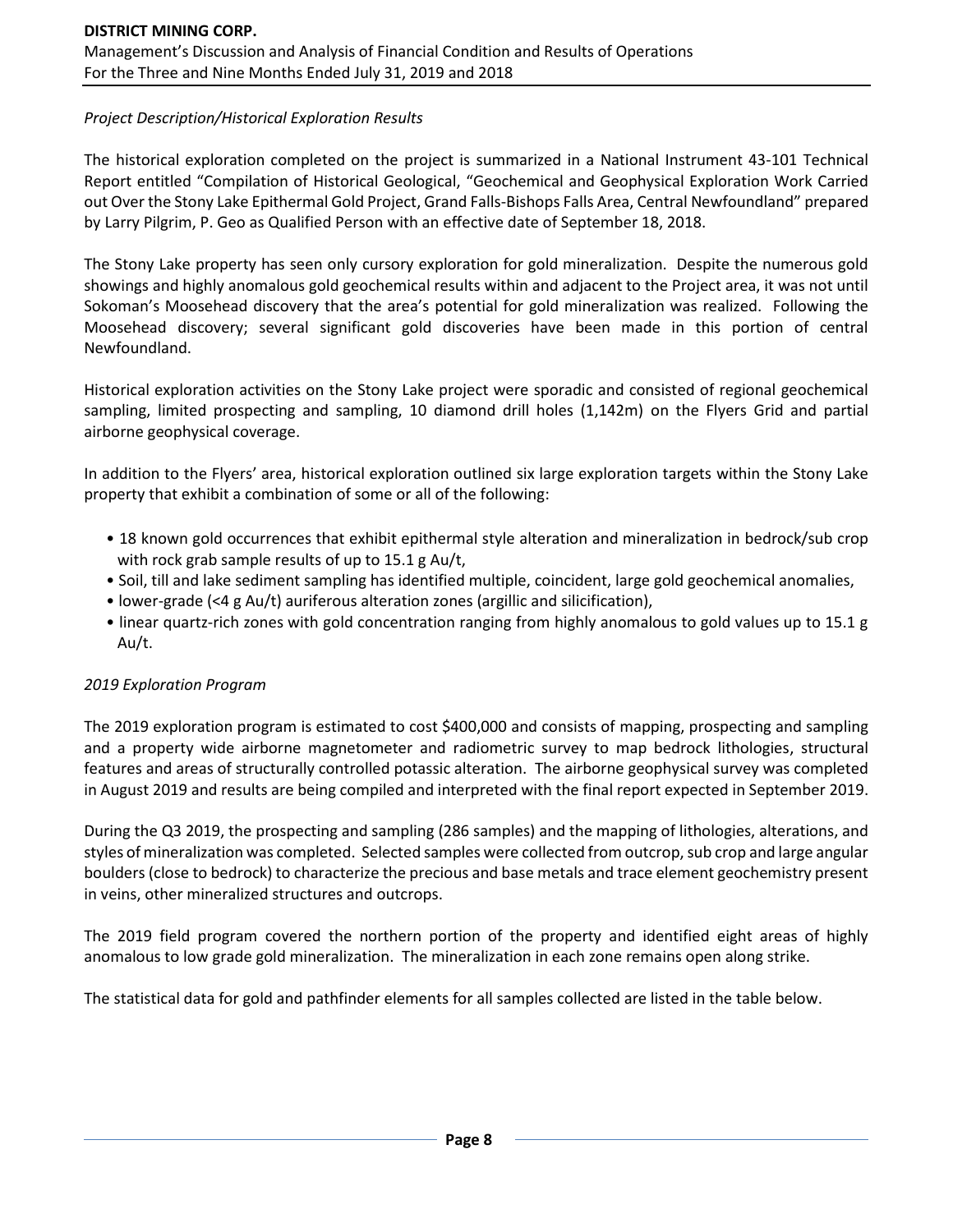Management's Discussion and Analysis of Financial Condition and Results of Operations For the Three and Nine Months Ended July 31, 2019 and 2018

|                | Gold (ppb) | Arsenic (ppm) | Antimony (ppm) | Molybdenum (ppm) |
|----------------|------------|---------------|----------------|------------------|
| Median         | 60         | 89            |                | 0.4              |
| Average        | 215        | 1,052         | 10.5           | 1.6              |
| <b>Minimum</b> |            |               | $<$ 0.1 $\,$   | < 0.1            |
| <b>Maximum</b> | 4,026      | 10,000        | 1,652          | 60.2             |

(ppb)=parts per billion, (ppm)=parts per million, detection limit for gold is 5 ppb, numbers in the above table have been rounded.

The statistical analysis by lithology for samples containing greater than 50 ppb gold are listed below.

| Lithology      | <b>Element</b> | Median | Average | Min | <b>Max</b> | # of Samples |
|----------------|----------------|--------|---------|-----|------------|--------------|
| <b>QFP</b>     | Gold (ppm)     | 266    | 388     | 50  | 1,702      | 26           |
|                | Arsenic (ppm)  | 3,168  | 3,159   | 200 | 6,181      |              |
| Stockwork/Vein | Gold (ppm)     | 124    | 601     | 50  | 4,026      | 18           |
|                | Arsenic (ppm)  | 99     | 394     |     | 3,468      |              |
| Sandstone      | Gold (ppm)     | 158    | 349     | 50  | 1,744      | 63           |
|                | Arsenic (ppm)  | 2,165  | 2,690   |     | 10,000     |              |

QFP=Quartz Feldspar Porphyry. The number in the above table have been rounded.

The property is covered by glacial overburden, swamp and thick forest with outcrop and sub crop exposure estimated to be less than 1% which hampered the mapping and prospecting program. Road access is generally good.

The distribution of the zones of anomalous (greater than 50 ppb) to low grade gold mineralization suggests that the zone lies within a northeast-southwest trending corridor located close to the western side of the property. Sampling to the west (Twin Pond area) and to the east (Moccasin Lake area) of the corridor returned low (less than 20 ppb) gold concentrations.

In the northeastern portion of the property, the areas of anomalous to low concentrations of gold mineralization are primarily underlain by a series of pyrite and arsenopyrite (1-3% total sulfide) bearing Quartz Feldspar, dikes, reduced sandstones and siltstones of the Wigwam formation and rare altered mafic dikes. To the southwest, the areas of anomalous to low grade gold mineralization are primarily underlain by reduced sedimentary rocks.

Pervasive silica and sericite alteration occur in all zones of anomalous to low grade gold mineralization. Sporadic chlorite, carbonate and ankerite (iron carbonate) alteration are more pronounced in the quartz veins and sheeted quartz veinlets. In places, the alteration is of enough intensity to obliterate the original rock type. Pyrite and arsenopyrite are ubiquitous to all rock samples containing greater than 50 ppb gold. In rare instances stibnite and galena were also observed.

In the northern portion of the corridor; three northeast-southwest trending parallel zones (approximately 400m apart) of anomalous to low grade gold mineralization have been identified. The first zone (600m by 200m) is located on the recently acquired Duffitt claims. The second zone (1,600m by 600m) is located approximately 400m west of the Duffitt zone. The mineralization in both zones is also open to the northeast and southwest. The third zone located approximately 400m west of the second zone is a 6,000m long, linear northeast-southwest trend hosting five areas of anomalous to low grade gold mineralization. This zone is associated with a prominent northeast-southwest trending topographic lineament; a possibly fault zone. The results of the airborne survey should be helpful in confirming the presence of a fault underlying the mineralized corridor. The northeast end of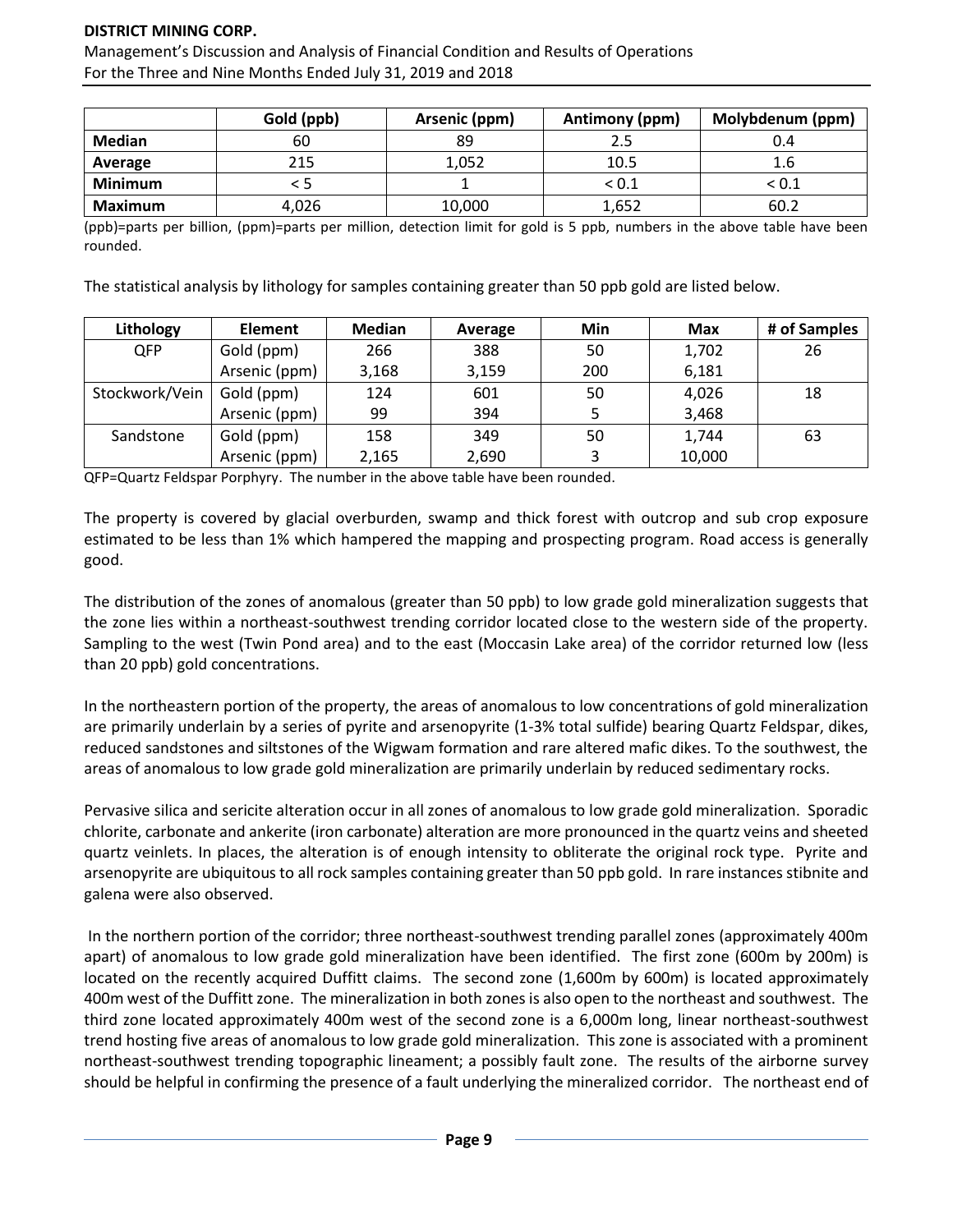zone 3 is referred to as the Rabbit Tracks area. The mineralization in the five areas within this corridor is open on strike.

To the southwest of Zone 3, the work completed around Frenchman's Pond located anomalous to low grade gold mineralization over an area of 1,400m by 400m and in the area south of Tumbler Lake over an area of 400m by 200m. The mineralization in both zones remain open along strike to the northeast and southwest. Three other areas (2-3 samples) with anomalous gold values; Caters Pond (52-383 ppb gold), Island Pond (86-489 ppb gold) and Big Rocky Pond (801-4,026 ppb gold) have been identified that require additional prospecting and mapping. The south end of the property has not been prospected.

The geochemical signature accompanying the anomalous to low grade gold mineralization includes combinations of arsenic, antimony, tin and molybdenum.

The parameters that characterize the anomalous to low grade gold mineralization located on the Stony Lake property suggest the potential for a sediment hosted intrusion related gold environment. Sediment hosted intrusion related gold mineralization is characterized by faulted and folded siliciclastic rocks, granitic intrusions, regional scale faults, sericite with late carbonate alteration, mineralization hosted in sheeted veinlets, stockwork, disseminated and vein swarms and a gold, silver, bismuth, tungsten and molybdenum geochemical associations.

The next phase of the exploration of the Stony Lake property is contingent on the compilation of the results of the airborne survey, the 2019 and historical geochemical and geological data. It is expected that this work will be completed by the end of September 2019.

For the nine months ended July 31, 2019, District incurred exploration expenses of \$195,288 on the Stony Lake project, related to the mapping, prospecting and sampling and an airborne geophysical survey.

### **Eaglehead Property**

The Company owns 100% of the Eaglehead copper-molybdenum-gold property; an exploration stage project (15,956 Ha) located in the Liard Mining District in northern British Columbia, approximately 40 kilometers east of Dease Lake.

Due to the decision not to conduct an exploration program in 2019; the Eaglehead project has been placed on care and maintenance. Forthe nine months ended July 31, 2019, District incurred exploration expenses of \$97,219 related to camp repairs (due to animal inflicted damage), sample inventory, storage charges and helicopters.

## **6. SUMMARY OF QUARTERLY RESULTS**

The quarterly results are as follows: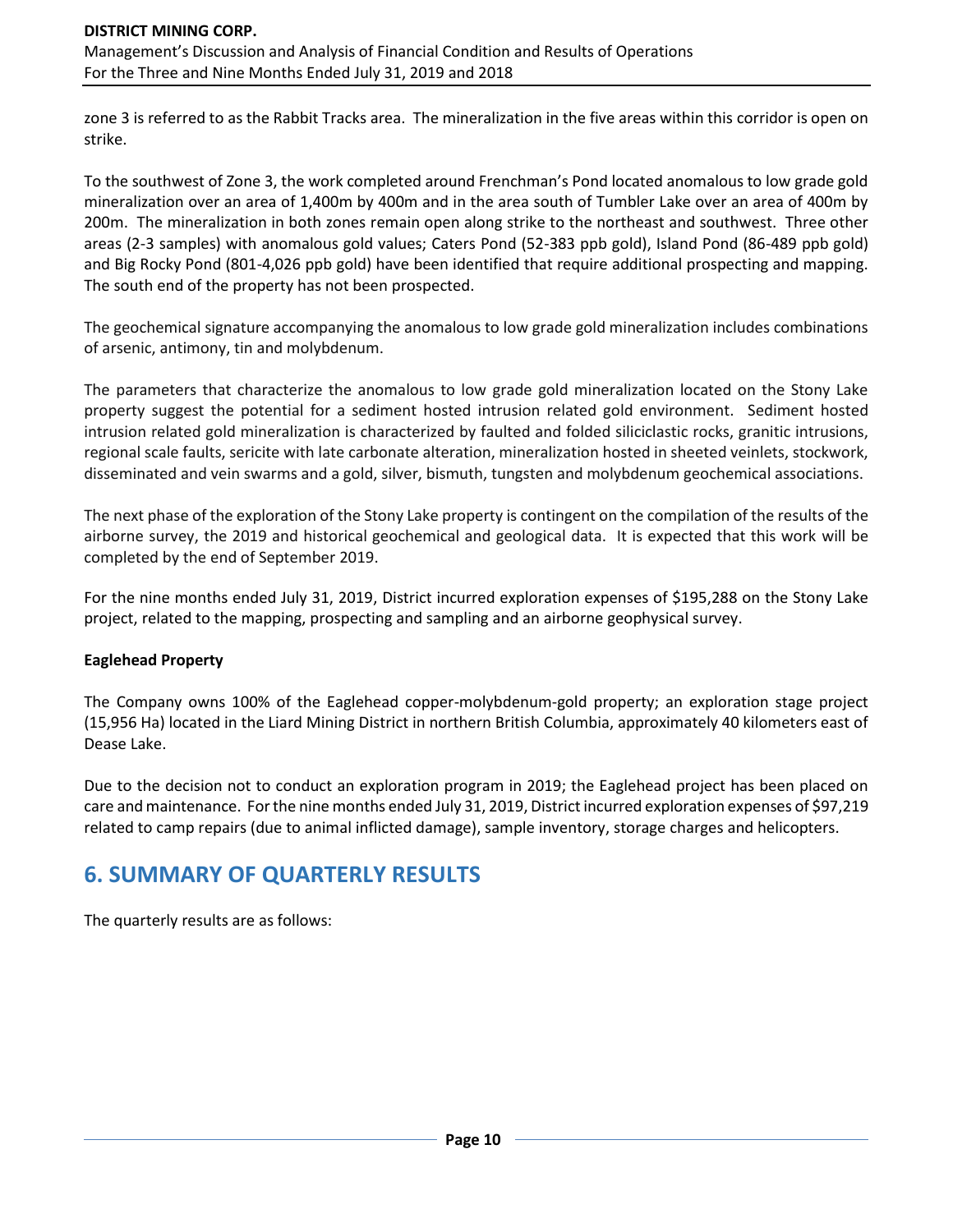Management's Discussion and Analysis of Financial Condition and Results of Operations For the Three and Nine Months Ended July 31, 2019 and 2018

|                                                            | July 31, 2019 |                | April 30, 2019<br>3 Months Ended |            | January 31, 2019<br>3 Months Ended |        |                | October 31, 2018 |
|------------------------------------------------------------|---------------|----------------|----------------------------------|------------|------------------------------------|--------|----------------|------------------|
|                                                            |               | 3 Months Ended |                                  |            |                                    |        | 3 Months Ended |                  |
| Loss before non-operating items and taxes                  |               | 72.294         |                                  | 181.890    |                                    | 83.536 |                | 788,914          |
| Net loss                                                   |               | 55.442         |                                  | 11,057,239 |                                    | 50,476 |                | 669,555          |
| Net Loss per common share, basic and diluted               |               | 0.00           |                                  | 0.08       |                                    | 0.00   |                | 0.00             |
| Comprehensive loss                                         |               | 55,442         |                                  | 11,057,239 |                                    | 51,324 |                | 669,555          |
| Net Comprehensive loss per common share, basic and diluted |               | 0.00           |                                  | 0.08       |                                    | 0.00   |                | 0.00             |

|                                                            | July 31, 2018 |                |                | April 30, 2018 | January 31, 2018 |        |                | October 31, 2017 |
|------------------------------------------------------------|---------------|----------------|----------------|----------------|------------------|--------|----------------|------------------|
|                                                            |               | 3 Months Ended | 3 Months Ended |                | 3 Months Ended   |        | 3 Months Ended |                  |
| Loss before non-operating items and taxes                  |               | 284.581        |                | 272.207        |                  | 77.007 |                | 103,611          |
| Net loss                                                   |               | 284.099        |                | 271.988        |                  | 76.623 |                | 103,599          |
| Net Loss per common share, basic and diluted               |               | 0.00           |                | 0.00           |                  | 0.00   |                | 0.00             |
| Comprehensive loss                                         |               | 284.099        |                | 271.988        |                  | 76.623 |                | 85,099           |
| Net Comprehensive loss per common share, basic and diluted |               | 0.00           |                | 0.00           |                  | 0.00   |                | 0.00             |

The Company's quarterly operating expenses decreased in Q3 2019 compared to Q2 2019 due to a decrease in professional and consulting fees and marketing costs.

# **7. DISCUSSION OF OPERATIONS**

## **Three Months Ended July 31, 2019 Compared to Three Months Ended July 31, 2018**

For the three months ended July 31, 2019, the Company recorded a comprehensive loss of \$55,442 or \$0.00 per share compared to a comprehensive loss of \$284,099 or \$0.00 per share in the comparable three months ended July 31, 2018. The decrease in comprehensive loss is due a decrease in consulting fees, travel and office costs.

|                          | <b>Three Months Ended</b><br><b>July 31, 2019</b> | <b>Three Months Ended</b><br><b>July 31, 2018</b> | <b>Discussion</b>                                                                          |
|--------------------------|---------------------------------------------------|---------------------------------------------------|--------------------------------------------------------------------------------------------|
| <b>Accretion</b>         | \$473                                             | \$23                                              | Accretion increased due to the<br>decommissioning provision being<br>increased in Q4 2018. |
| <b>Consulting Fees</b>   | \$51,600                                          | \$215,719                                         | Consulting fees decreased due to fewer<br>consultants being used in Q3 2019.               |
| <b>Director Fees</b>     | \$4,500                                           | \$5,500                                           | Directors' fees decreased due to a<br>reclassification of directors' fees in Q3<br>2018.   |
| <b>Office</b>            | \$4,393                                           | \$17,612                                          | Office expenses decreased due to less<br>activity in Q3 2019.                              |
| <b>Professional Fees</b> | \$Nil                                             | \$3,278                                           | Professional fees decreased due to no<br>professional services being used in Q3<br>2019.   |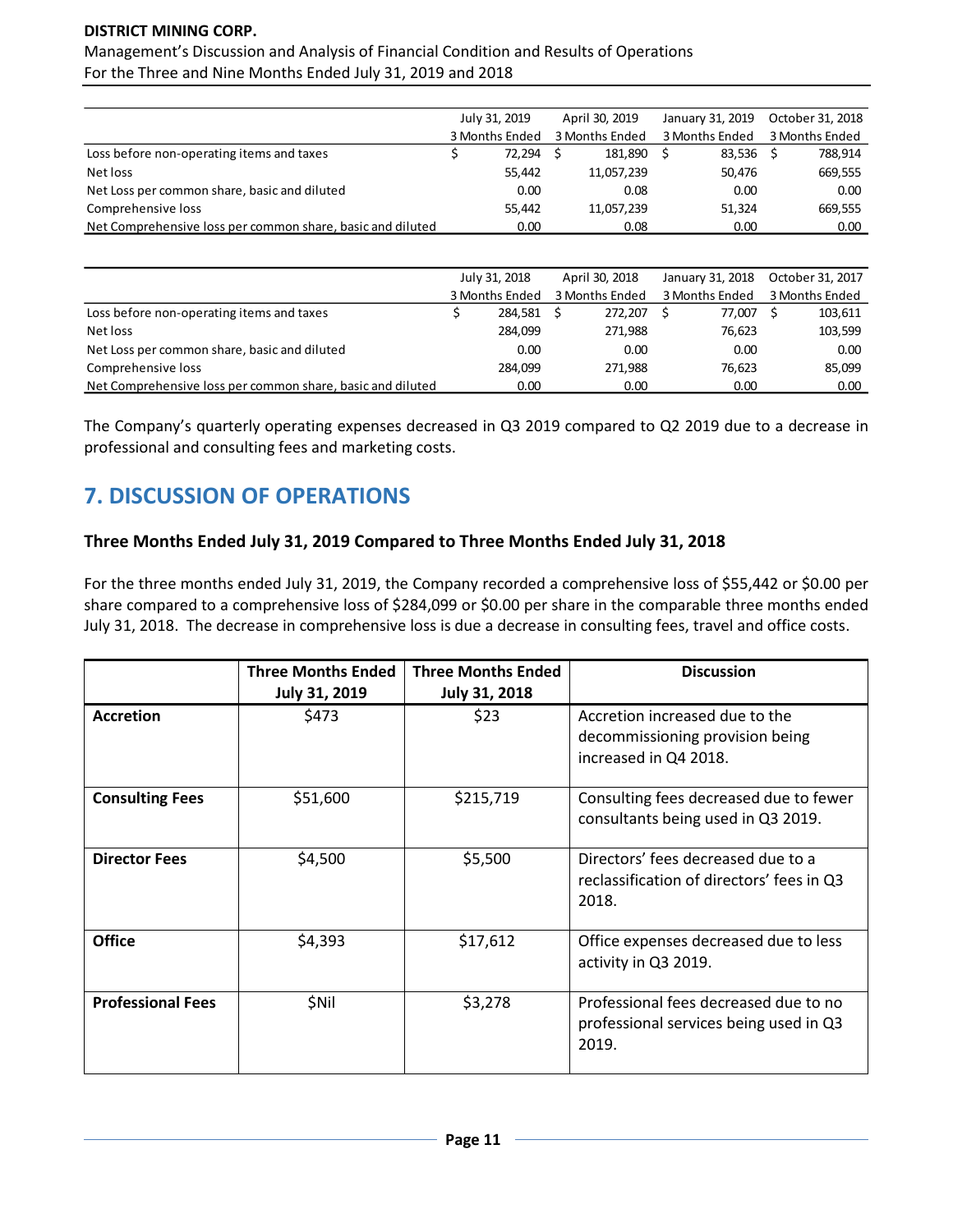Management's Discussion and Analysis of Financial Condition and Results of Operations For the Three and Nine Months Ended July 31, 2019 and 2018

|                                                     | <b>Three Months Ended</b><br>July 31, 2019 | <b>Three Months Ended</b><br><b>July 31, 2018</b> | <b>Discussion</b>                                                                                                    |
|-----------------------------------------------------|--------------------------------------------|---------------------------------------------------|----------------------------------------------------------------------------------------------------------------------|
| <b>Promotion and</b><br><b>Entertainment</b>        | <b>SNil</b>                                | \$5,227                                           | Promotion and entertainment<br>decreased due to the prepaid<br>promotion expenditure being incurred<br>in Q2 2019.   |
| Rent                                                | \$5,250                                    | \$5,250                                           | Rent remained unchanged.                                                                                             |
| Shareholder<br><b>Communications</b>                | \$4,382                                    | \$11,296                                          | Shareholder communications decreased<br>due to the Company securing a flat<br>monthly fee for news releases in 2019. |
| <b>Transfer Agent and</b><br><b>Regulatory Fees</b> | \$1,696                                    | \$5,810                                           | Transfer agent and regulatory fees<br>decreased due to less activity in Q3<br>2019.                                  |
| <b>Travel</b>                                       | <b>\$Nil</b>                               | \$14,866                                          | Travel decreased due to there being no<br>travel in Q3 2019.                                                         |
| <b>Interest Income</b>                              | (5513)                                     | (5482)                                            | Interest income remained relatively<br>unchanged.                                                                    |
| <b>Flow-Through</b><br><b>Premium Income</b>        | (527, 354)                                 | \$Nil                                             | Flow-through premium income<br>increased due to the Q2 2019 flow-<br>through private placement.                      |
| <b>Mineral Property</b><br><b>Write Off</b>         | \$11,015                                   | \$Nil                                             | Mineral property write off increased<br>due to the impairment of the Eaglehead<br>property in 2019.                  |

### **Nine Months Ended July 31, 2019 Compared to Nine Months Ended July 31, 2018**

For the nine months ended July 31, 2019, the Company recorded a comprehensive loss of \$11,163,157 or \$0.10 per share compared to a comprehensive loss of \$632,710 or \$0.01 per share in the comparable nine months ended July 31, 2018. The increase in comprehensive loss is due to the impairment of the Eaglehead property in 2019 offset by a decrease in consulting fees.

|                        | <b>Nine Months Ended</b><br><b>July 31, 2019</b> | <b>Nine Months Ended</b><br><b>July 31, 2018</b> | <b>Discussion</b>                                                                          |
|------------------------|--------------------------------------------------|--------------------------------------------------|--------------------------------------------------------------------------------------------|
| Accretion              | \$1,418                                          | \$69                                             | Accretion increased due to the<br>decommissioning provision being<br>increased in Q4 2018. |
| <b>Consulting Fees</b> | \$177,448                                        | \$503,886                                        | Consulting fees decreased due to less<br>consultants being used in Q1-Q3 2019.             |
| <b>Director Fees</b>   | \$14,000                                         | \$14,500                                         | Directors' fees remained relatively<br>unchanged.                                          |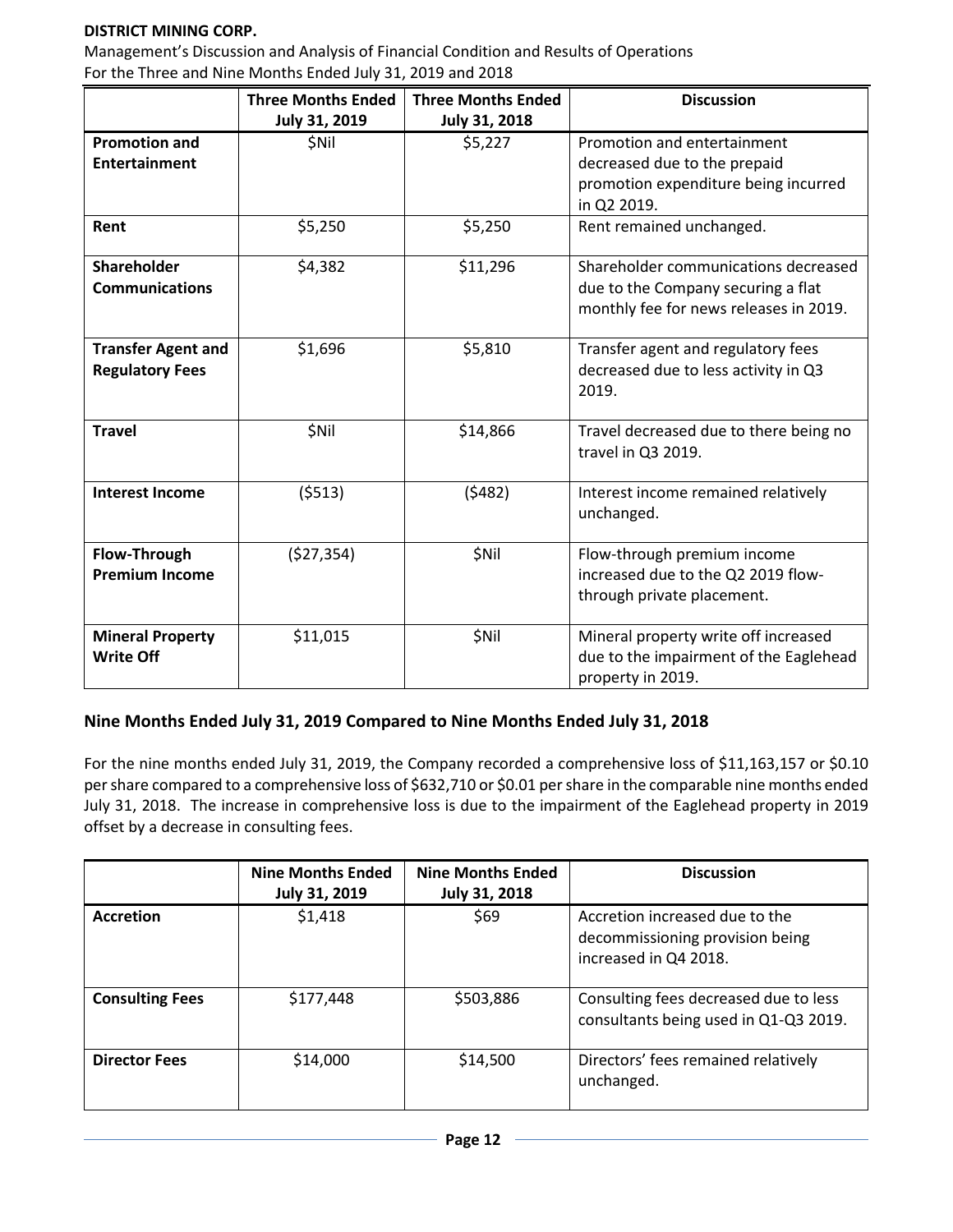Management's Discussion and Analysis of Financial Condition and Results of Operations For the Three and Nine Months Ended July 31, 2019 and 2018

|                           | <b>Nine Months Ended</b> | <b>Nine Months Ended</b> | <b>Discussion</b>                        |
|---------------------------|--------------------------|--------------------------|------------------------------------------|
|                           | July 31, 2019            | July 31, 2018            |                                          |
| <b>Office</b>             | \$16,244                 | \$24,780                 | Office expenses decreased due to         |
|                           |                          |                          | decreased activity in Q1-Q3 2019.        |
|                           |                          |                          |                                          |
| <b>Professional Fees</b>  | \$28,791                 | \$12,862                 | Professional fees increased due to legal |
|                           |                          |                          | fees increasing as a result of the Q2    |
|                           |                          |                          | 2019 private placement and the           |
|                           |                          |                          | acquisition of Stony Lake.               |
|                           |                          |                          |                                          |
| <b>Promotion and</b>      | \$42,100                 | \$6,750                  | Promotion and entertainment increased    |
| <b>Entertainment</b>      |                          |                          | due to the digital marketing campaign    |
|                           |                          |                          | in Q2 2019.                              |
| Rent                      | \$15,750                 | \$15,750                 | Rent remained unchanged.                 |
|                           |                          |                          |                                          |
| Shareholder               | \$10,769                 | \$22,202                 | Shareholder communications decreased     |
| <b>Communications</b>     |                          |                          | due to the Company securing a flat       |
|                           |                          |                          | monthly fee for news releases in 2019.   |
|                           |                          |                          |                                          |
| <b>Transfer Agent and</b> | \$31,200                 | \$16,424                 | Transfer agent and regulatory fees       |
| <b>Regulatory Fees</b>    |                          |                          | increased due to the Company entering    |
|                           |                          |                          | into a DTC advisory agreement in order   |
|                           |                          |                          | to be eligible to trade in the United    |
|                           |                          |                          | States.                                  |
|                           |                          |                          |                                          |
| <b>Travel</b>             | \$Nil                    | \$16,571                 | Travel decreased due to there being no   |
|                           |                          |                          | travel in Q1-Q3 2019.                    |
|                           |                          |                          |                                          |
| <b>Interest Income</b>    | ( \$1,165)               | (51, 1084)               | Interest income remained relatively      |
|                           |                          |                          | unchanged.                               |
|                           |                          |                          |                                          |
| Flow-Through              | ( \$135, 248)            | \$Nil                    | Flow-through premium income              |
| <b>Premium Income</b>     |                          |                          | increased due to the Q3 2018 and Q2      |
|                           |                          |                          | 2019 flow-through private placements.    |
| <b>Mineral Property</b>   | \$10,961,850             | \$Nil                    | Mineral property write off increased     |
| <b>Write Off</b>          |                          |                          | due to the impairment of the Eaglehead   |
|                           |                          |                          |                                          |
|                           |                          |                          | property in 2019.                        |

## **8. LIQUIDITY AND CAPITAL RESOURCES**

## **Liquidity**

As an exploration company, District has no regular cash in-flow from operations, and the level of operations is principally a function of availability of capital resources. To date, the principal source of funding has been equity financing.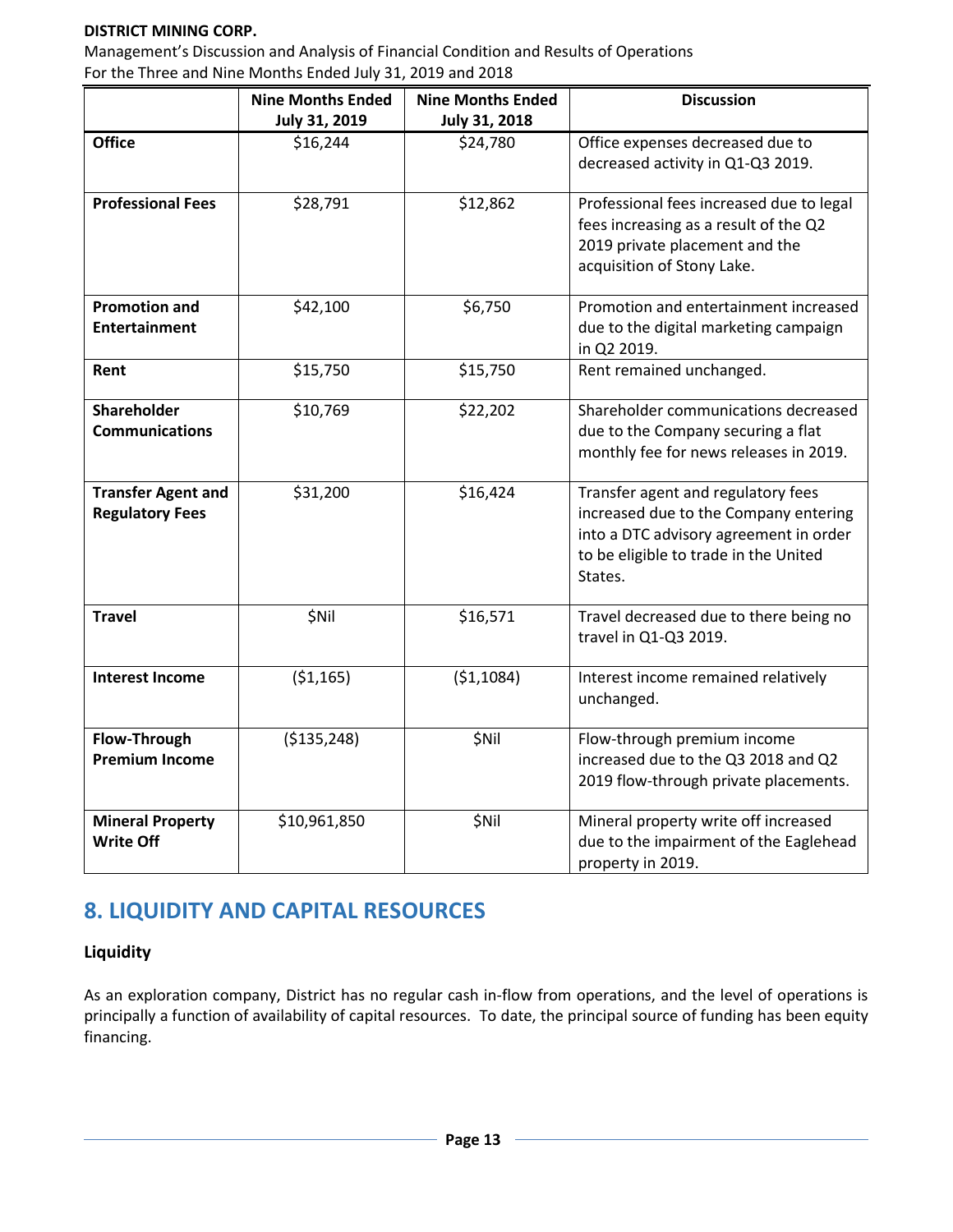As at July 31, 2019, the Company had a cash balance of \$89,039 (October 31, 2018 - \$373,434). For the foreseeable future, the Company will continue to seek capital through the issuance of equity, strategic alliances or joint ventures and debt.

Major expenditures are required to establish mineral reserves, to develop metallurgical processes and to construct mining and processing facilities at a site. The recoverability of valuations assigned to exploration and development mineral properties are dependent upon the discovery of economically recoverable reserves, the ability to obtain necessary financing to complete exploration, development and future profitable production or proceeds from disposition of mineral assets.

Management reviews the carrying value of the Company's interest in each property and where necessary, exploration and evaluation mineral properties are written down to their estimated recoverable amount or written off.

Although management has made its best estimate of these factors, it is reasonably possible that certain events could adversely affect management's estimates of recoverable amounts and the need for, as well as the amount of, provision for impairment in the carrying value of exploration properties and related assets.

Many factors influence the Company's ability to raise funds, and there is no assurance that the Company will be successful in obtaining adequate financing and at favorable terms for these or other purposes including general working capital purposes. District's audited annual financial statements have been prepared on a going concern basis, which contemplates the realization of assets and settlement of liabilities in the normal course of business for the foreseeable future. Realization values may be substantially different from carrying values, as shown, and these financial statements do not give effect to the adjustment that would be necessary to the carrying values and classifications of assets and liabilities should District be unable to continue as a going concern.

## **Working Capital**

As at July 31, 2019, District had a working capital of \$52,570 (October 31, 2018 – \$184,162). The working capital decreased in Q3 2019 compared to Q2 2019 due to the February 8, 2019 private placement. The Company manages its working capital by tightly controlling its operational and property spending. Due to the planned exploration of the Stony Lake gold project in fiscal 2019, District intends to continue to incur expenditures without revenues, and accumulate operating losses. Therefore, the Company's continuance as a going concern is solely dependent upon its ability to obtain adequate financing necessary to fund future exploration and development. It is not possible to predict whether future financing efforts will be successful or whether financing on favorable terms will be available.

District has no long-term debt and no long-term liabilities, other than its decommissioning provision of \$236,745 (October 31, 2018 - \$235,327). The Company has no capital lease obligations, operating or any other long-term obligations, other than its monthly office rent of \$1,750.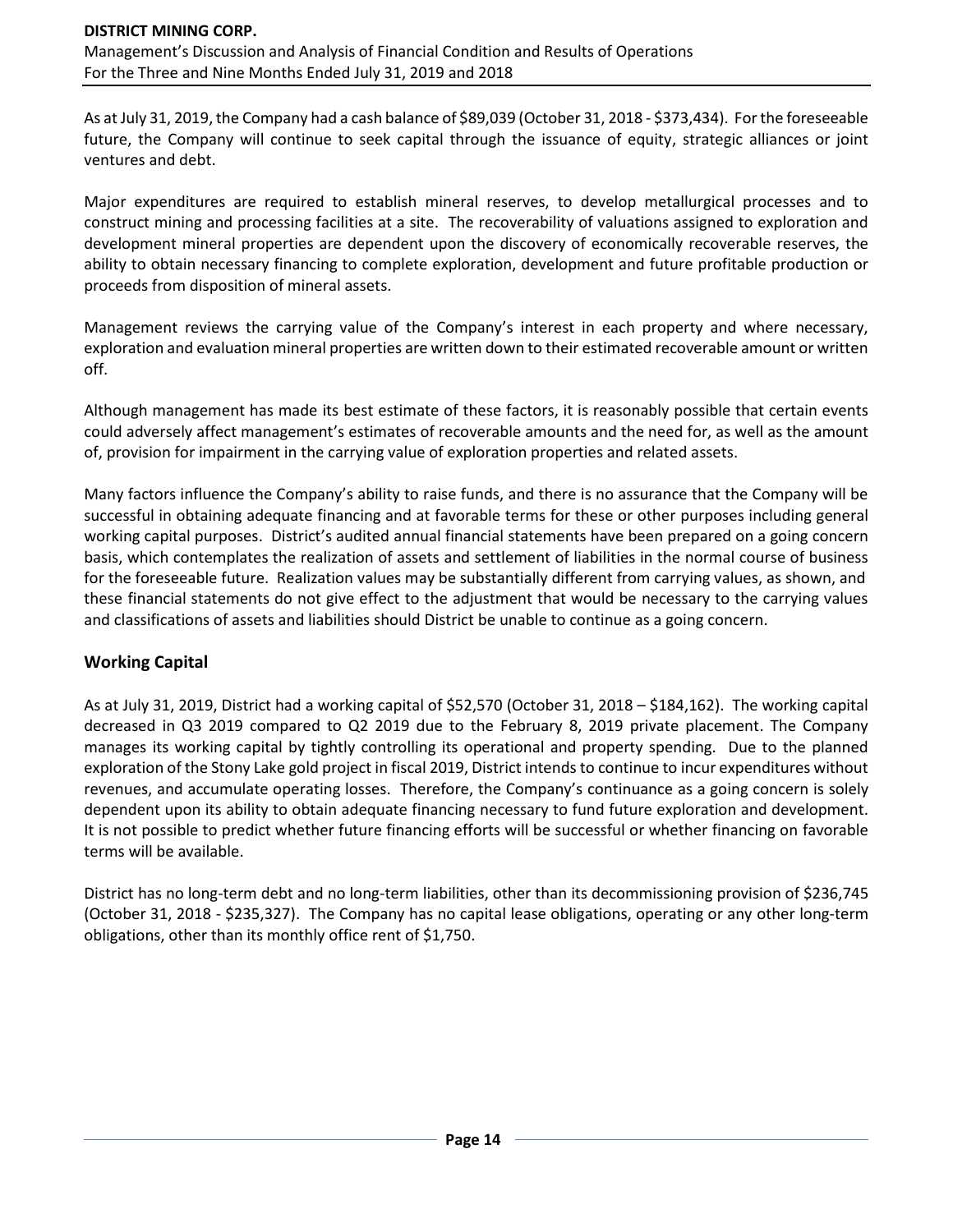## **Cash Flow Highlights**

|                                            | <b>Nine Months Ended</b> | Nine Months Ended |
|--------------------------------------------|--------------------------|-------------------|
|                                            | <b>July 31, 2019</b>     | July 31, 2018     |
| Cash used in operating activities          | (375, 346)               | (659, 437)        |
| Cash used in investing activities          | (478, 024)               | (875, 305)        |
| Cash provided by financing activities      | 568,975                  | 2,262,546         |
| Increase/(decrease) in cash for the period | (284, 395)               | 727,804           |
| Cash, beginning of year                    | 373,434                  | 72,048            |
| <b>Cash, End of Period</b>                 | 89,039                   | 799,852           |

### **Capital Risk Management**

District Copper's capital structure consists of common shares, stock options and warrants. The Company manages its capital structure and adjusts it, based on available funds, to support the acquisition and exploration of mineral properties. The Board does not establish quantitative returns on capital criteria for management.

The properties in which District currently has an interest are in the exploration stage. As such, the Company is dependent on external financing to fund its activities. To carry out and pay for planned exploration and development, along with operating administrative costs, the Company will fund such costs out of anticipated future working capital predicated upon additional amounts being raised.

Management reviews its capital management approach on an ongoing basis and believes that this approach, given the relative size of the Company, is reasonable. There were no changes in the Company's approach to capital management during the nine months ended July 31, 2019. The Company's invests its surplus cash in highly liquid short-term interest-bearing investments with maturities of three months or less from the original date of acquisition, all held with major Canadian financial institutions.

## **9. TRANSACTIONS WITH RELATED PARTIES**

Key management personnel are the persons responsible for the planning, directing and controlling of the Company's activities, and include executive directors, as well as entities controlled by such persons.

At July 31, 2019, included in accounts payable and accrued liabilities is \$Nil (October 31, 2018 – \$3,125) owing to a company controlled by a director, \$Nil (October 31, 2018 – \$4,725) owing to a company controlled by an officer, \$1,500 (October 31, 2018 - \$19,275) owing to a director of the Company and \$39,660 (October 31, 2018 - \$43,053) owing to Copper Fox.

For the nine months ended July 31, 2019, \$Nil (October 31, 2018 - \$6,250) was paid and capitalized to Eaglehead for services rendered by a company that is controlled by a director.

As at July 31, 2019 and October 31, 2018, coupled with the nine months ended July 31, 2019 and 2018, the Company incurred the following capitalizations and expenditures for key management personnel and the companies that are directly controlled by them.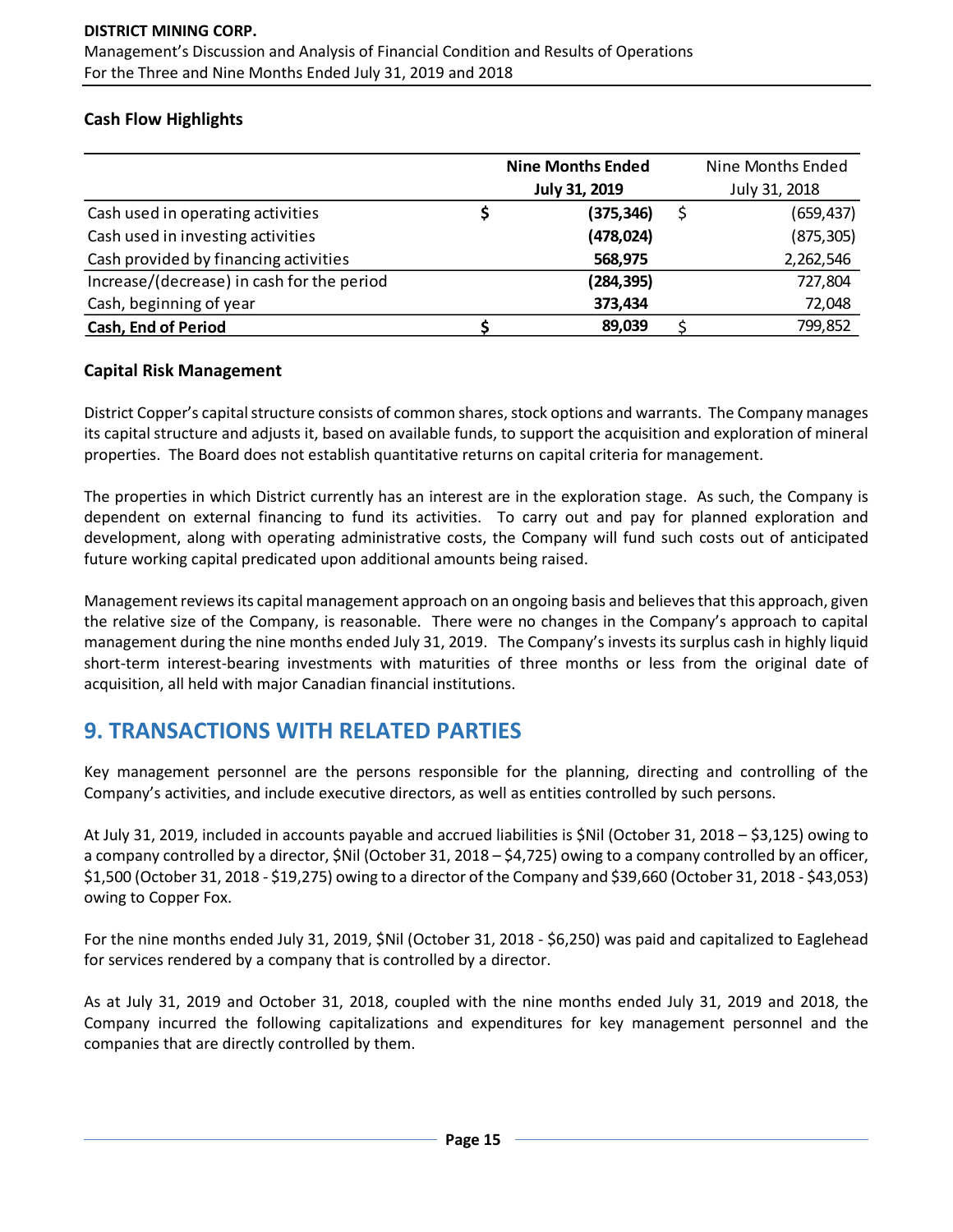Management's Discussion and Analysis of Financial Condition and Results of Operations For the Three and Nine Months Ended July 31, 2019 and 2018

|                                             | As at July 31, 2019      | As at October 31, 2018 |                   |  |
|---------------------------------------------|--------------------------|------------------------|-------------------|--|
| <b>Statement of Financial Position Item</b> |                          |                        |                   |  |
| Exploration and evaluation assets           |                          |                        | 6,250             |  |
| <b>Total</b>                                |                          |                        | 6,250             |  |
|                                             | <b>Nine Months Ended</b> |                        | Nine Months Ended |  |
|                                             | July 31, 2019            |                        | July 31, 2018     |  |
| <b>Statement of Operations Items</b>        |                          |                        |                   |  |
| Consulting                                  | 153,000                  |                        | 118,667           |  |
| Director fees                               | 14,000                   |                        | 14,500            |  |
| <b>Total</b>                                | 167,000                  |                        | 133,667           |  |

## **10. FINANCIAL INSTRUMENTS AND RELATED RISKS**

The Board, through the Audit Committee, is responsible for identifying the principal risks facing the Company and ensuring that risk management systems are implemented. The Company manages its exposure to financial risks, including credit risk, liquidity risk, interest rate risk, foreign exchange rate risk and commodity price risk in accordance with its risk management framework. The Board periodically reviews the Company's policies.

The following table sets forth the Company's financial assets that are measured at fair value on a recurring basis by level within the fair value hierarchy. As at July 31, 2019, those financial assets were classified in their entirety based on the level of input that is significant to the fair value measurement.

The Company's financial assets, measured at fair value, are categorized as follows:

|                         |       | As at July 31, 2019 |        |                   |        | As at October 31, 2018 |         |            |         |
|-------------------------|-------|---------------------|--------|-------------------|--------|------------------------|---------|------------|---------|
|                         | Input | <b>Carrying</b>     |        | <b>Estimated</b>  |        | Carrying               |         | Estimated  |         |
|                         | Level | Amount              |        | <b>Fair value</b> |        | Amount                 |         | Fair Value |         |
|                         |       |                     |        |                   |        |                        |         |            |         |
| <b>Financial Assets</b> |       |                     |        |                   |        |                        |         |            |         |
| Cash                    |       |                     | 89,039 |                   | 89.039 |                        | 373.434 |            | 373.434 |
| <b>Total</b>            |       |                     | 89,039 |                   | 89,039 |                        | 373,434 |            | 373,434 |

#### **Fair Value**

The estimated fair values of accounts payables approximate their respective carrying values due to the immediate or relatively short period to maturity.

The Company utilizes a fair value hierarchy that prioritizes the inputs to valuation techniques used to measure fair value as follows

*Level 1* - Unadjusted quoted prices at the measurement date for identical assets or liabilities in active markets;

*Level 2* - Inputs other than quoted prices that are observable for the asset or liability either directly (i.e., as prices) or indirectly (i.e., derived from prices); and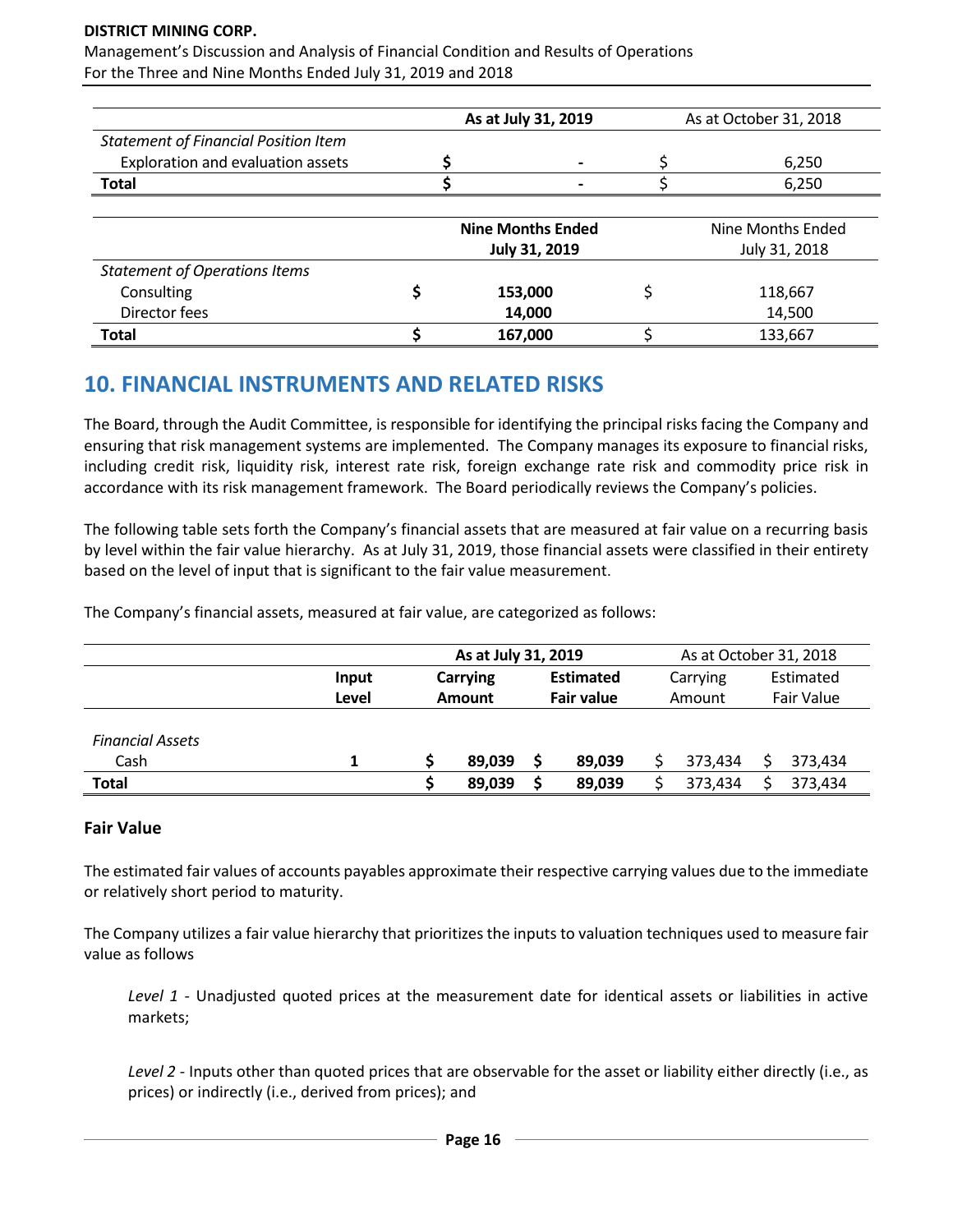*Level 3* - Significant unobservable (no market data available) inputs which are supported by little or no market activity.

#### **Risk Management**

Risk management is carried out by the Company's management team with guidance from the Board of Directors. The Company's risk exposures and their impact on the Company's financial instruments are summarized below.

## **a) Credit Risk**

The Company does not currently generate any revenues from sales to customers nor does it hold derivative type instruments that would require a counterparty to fulfill a contractual obligation. The Company does not have any asset-backed commercial instruments. Financial instruments that potentially subject the Company to concentrations of credit risks consist principally of cash and short-term investments. To minimize the credit risk the Company places cash with the high credit quality financial institutions. The Company considers its exposure to credit risk to be insignificant.

### **b) Liquidity Risk**

Liquidity risk is the risk that the Company cannot meet its financial obligations. The Company manages liquidity risk and requirements by maintaining enough cash balances and or through additional financings to ensure that there is enough capital to meet short term obligations. As at July 31, 2019, the Company had a cash balance of \$89,039 (October 31, 2018 - \$373,434) and current financial liabilities of \$42,035 (October 31, 2018 - \$158,194) which have contractual maturities of 30 days or less.

The Company will require additional sources of equity, joint venture partnership or debt financing to fund ongoing operations and the exploration and development of its mineral properties.

If the Company is not able to obtain adequate additional funding to continue as a going concern, material adjustments would be required to both the carrying value and classification of assets and liabilities on the statement of financial position. It is not possible to predict, due to many external factors including commodity prices and equity market conditions, as to whether future financing will be successful or available at all.

#### **c) Market Risk**

#### *i) Interest Rate Risk*

The Company manages its interest rate risk by obtaining commercial deposit interest rates available in the market by the major Canadian financial institutions on its cash and investments.

#### *ii) Foreign Exchange Risk*

The Company's functional currency and the reporting currency is the Canadian dollar. Periodically the Company incurs charges on its operations for settlement in currencies other than its functional currency and any gain or loss arising on such transactions is recorded in operations for the year.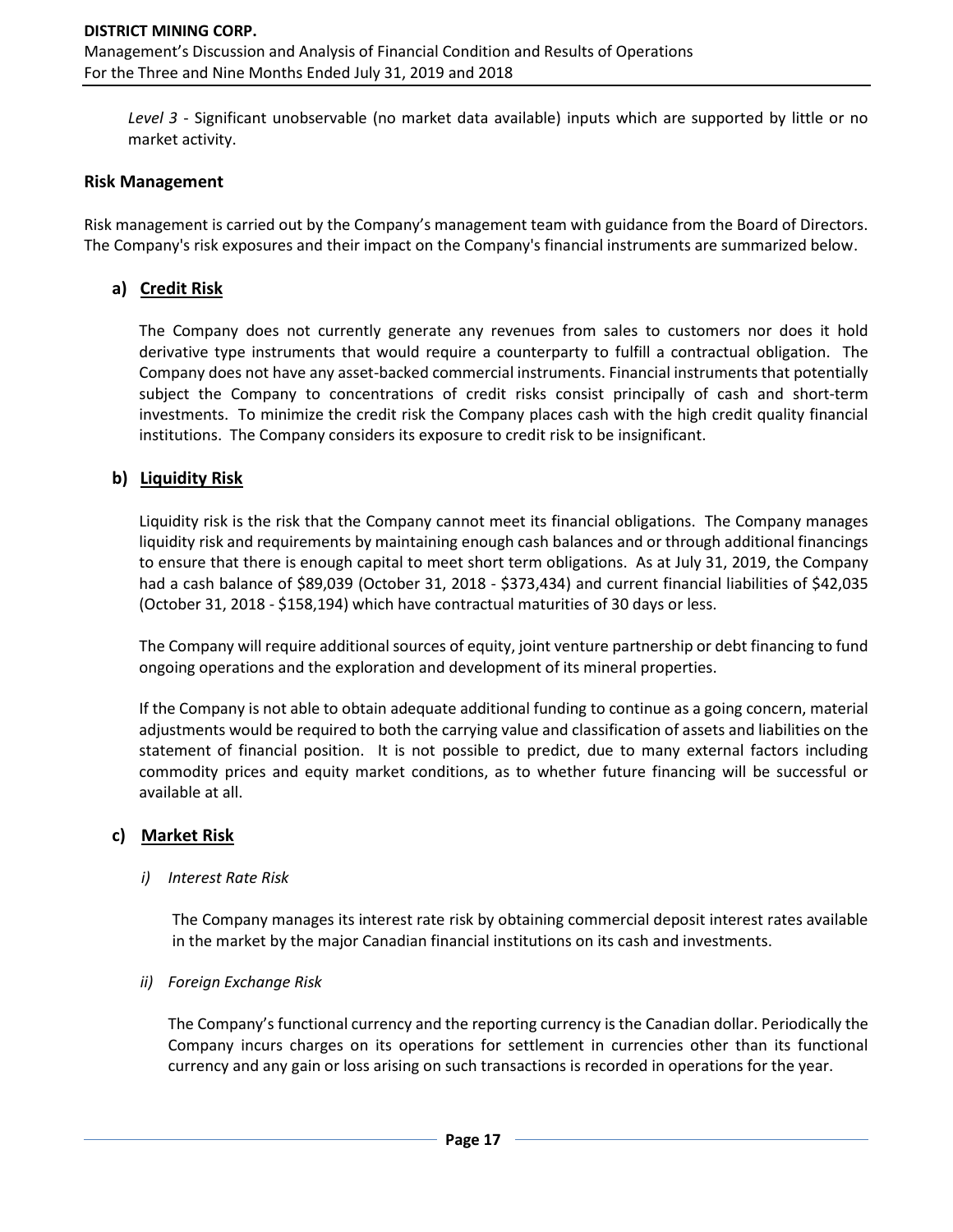The Company does not participate in any hedging activities to mitigate any gains or losses which may arise because of exchange rate changes.

As at July 31, 2019, the Company held no financial assets or liabilities which were denominated in currencies other than the Canadian dollar.

*iii) Commodity Price Risk*

The Company is exposed to price risk with respect to commodity and equity prices. Equity price risk is defined as the potential adverse impact on the Company's earnings due to movements in individual equity prices or general movements in the level of the stock market. Commodity price risk is defined as the potential adverse impact on earnings and economic value due to commodity price movements and volatilities. To mitigate price risk, the Company closely monitors commodity prices of precious metals, individual equity movements, and the stock market to determine the appropriate course of action to be taken by the Company.

## **11. RISKS AND UNCERTAINTIES**

A discussion of the risks and uncertainties that District faces can be found in the Company's audited annual financial statements for the year ended October 31, 2018 (available under District Copper's SEDAR profile at [www.sedar.com\)](http://www.sedar.com/). Furthermore, additional risks and uncertainties not presently known to the Company or that the Company currently considers immaterial may also impair its business operations in the future.

# **12. PROPOSED TRANSACTIONS**

District does not currently have any proposed transactions; however, the Company from time to time does review potential property acquisitions and divestitures, in addition to conducting further exploration work on its property. The Company releases appropriate public disclosure as it conducts exploration work on its existing property and if the Company acquires or divestiture.

## **13. DISCLOSURE OF OUTSTANDING SHARE DATA**

### **Common Shares**

*a) Authorized*

An unlimited number of common shares without par value.

*b) Issued and Outstanding*

During the nine months ended July 31, 2019, the Company incurred the following share issuance:

• On February 8, 2019, the Company issued 5,900,000 flow-through units and 5,900,000 non-flowthrough units at a cost of \$0.05 each per unit, pursuant to a private placement, for gross proceeds of \$590,000. Each flow-through unit consists of one common share and one-half share purchase warrant, which can be exercised at \$0.075 until August 8, 2020. Each non-flow-through unit consists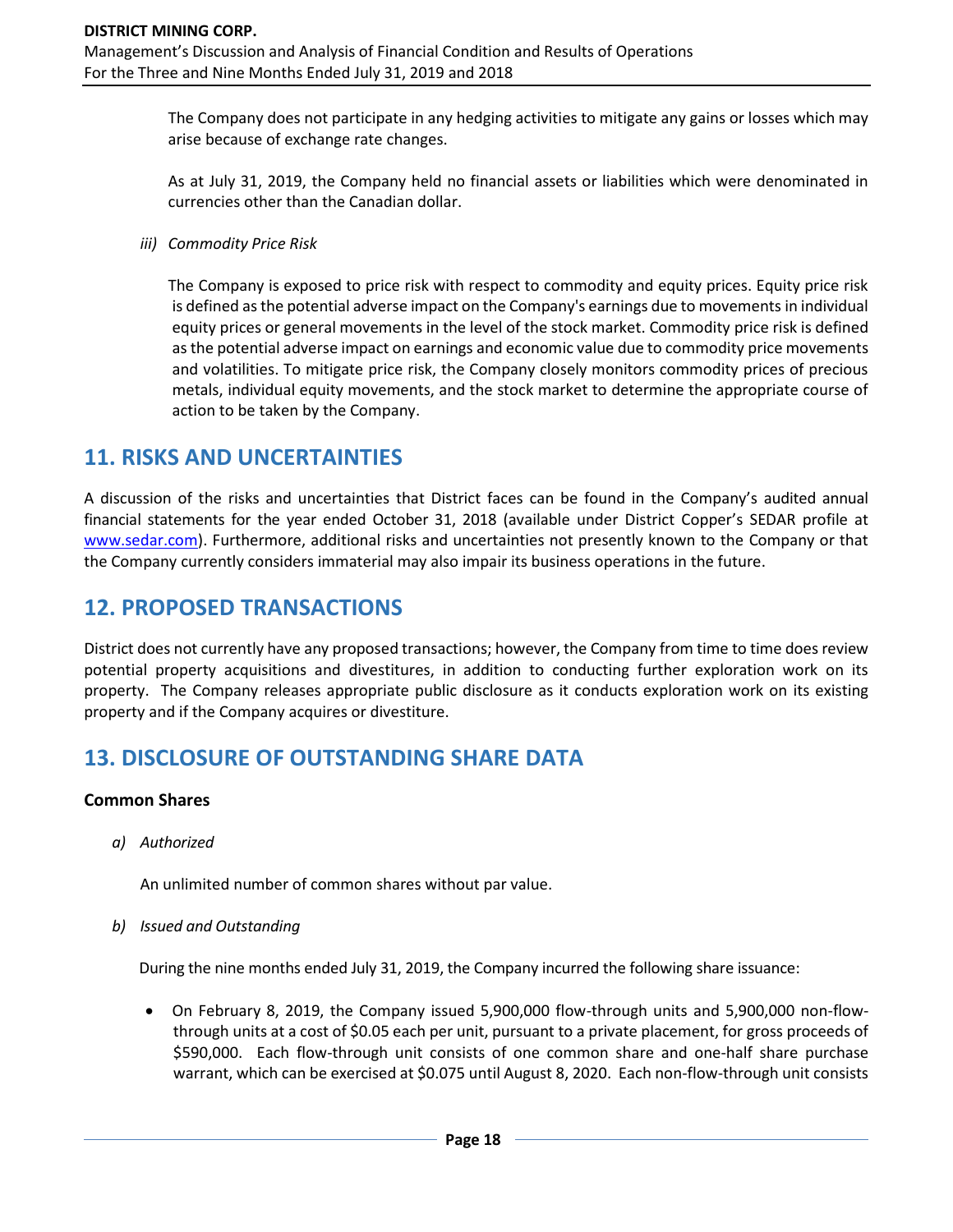of one common share and one share purchase warrant, which can be exercised at \$0.05 until August 8, 2020.

The warrants have an early acceleration provision wherein the warrants will become callable on 21 days' notice in the event the Company's shares trade at a price of \$0.12 per share or greater for a 14 consecutive day trading period at any time after June 9, 2019.

Finders' fees of 200,000 shares, valued at \$6,000, 300,000 warrants, valued at \$6,177, exercisable at \$0.05 until August 8, 2020, and legal fees of \$21,025 were paid with respect to this financing.

The value of the finders' warrants was calculated using Black Sholes with an exercise price of \$0.05, an expected life of 18 months, a volatility rate of 188.10% and a risk-free rate of 1.77%.

In connection with this placement, a \$118,000 flow-through premium liability was incurred as a result of there being a \$0.02 premium per share sold. The liability will be extinguished once all the flowthrough money raised has been spent on the Stony Lake project. As of July 31, 2019, the remaining flow-through premium liability was \$26,236 (October 31, 2018 - \$Nil), with the reduction of \$91,764 recorded as flow-through premium income in fiscal 2019.

During the year ended October 31, 2018, the Company incurred the following share issuances:

• On March 29, 2018, the Company issued 18,750,000 units at \$0.08 per unit, pursuant to a private placement, for gross proceeds of \$1,500,000. Each unit consists of one common share and one share purchase warrant. Each share purchase warrant is exercisable into one common share at \$0.12 until March 29, 2020.

The warrants have an early acceleration provision wherein the warrants will become callable on 21 days' notice in the event the Company's shares trade at a price of \$0.25 per share or greater for a 30-day trading period.

Finders' fees of \$48,048, filing fees of \$7,500 and legal fees of \$47,608 were paid with respect to this financing.

- On May 8, 2018, the Company issued 3,900,000 common shares at a value of \$624,000 for contiguous mineral tenures at the Eaglehead property.
- On July 12, 2018 the Company issued 6,470,352 flow-through shares, pursuant to a private placement, for gross proceeds of \$549,980.

Finders' fees of \$30,000, filing fees of \$1,382, legal fees of \$32,883 and the issuance of 352,942 finder's warrants were paid with respect to this financing.

Each finders' warrant is exercisable into one common share at \$0.085 until July 12, 2020.

In connection with this placement, a \$161,759 flow-through premium liability was incurred as a result of there being a \$0.025 premium per share sold. The liability will be extinguished once all the flowthrough money raised has been spent on the Eaglehead project. As of July 31, 2019, the remaining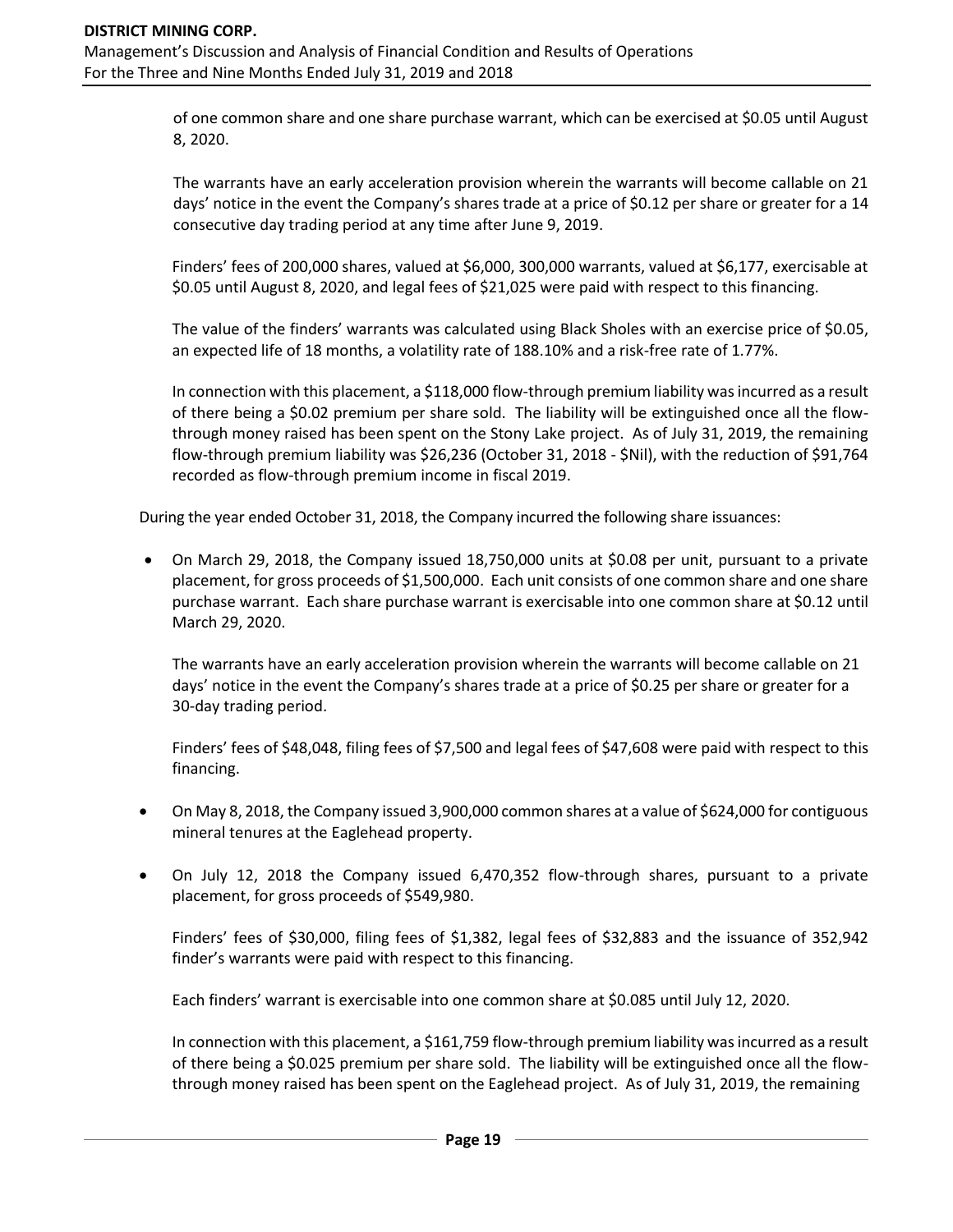flow-through premium liability was \$Nil (October 31, 2018 - \$43,484), with the reduction of \$161,759 recorded as flow-through premium income in fiscal 2018 and 2019.

#### *c) Warrants*

A summary of changes in share purchase warrants as of the date of this MD&A and the year ended October 31, 2018 is as follows:

|                                   | As at             |                            |          |             | Year Ended          |          |  |  |
|-----------------------------------|-------------------|----------------------------|----------|-------------|---------------------|----------|--|--|
|                                   | September 5, 2019 |                            |          |             | October 31, 2018    |          |  |  |
|                                   |                   |                            | Weighted |             |                     | Weighted |  |  |
|                                   | Number of         | Average<br><b>Exercise</b> |          | Number of   | Average<br>Exercise |          |  |  |
|                                   | <b>Warrants</b>   |                            |          | Warrants    |                     |          |  |  |
|                                   | Outstanding       | <b>Price</b>               |          | Outstanding |                     | Price    |  |  |
|                                   |                   |                            | 0.116    |             |                     |          |  |  |
| <b>Balance, Beginning of Year</b> | 23,352,942        | \$                         |          | 4,250,000   |                     | 0.100    |  |  |
| Expired                           | (4,250,000)       |                            | 0.100    | -           |                     |          |  |  |
| <b>Issued</b>                     | 9,150,000         |                            | 0.058    | 19,102,942  |                     | 0.119    |  |  |
| <b>Balance, End of Period</b>     | 28,252,942        | \$                         | 0.010    | 23,352,942  | ς                   | 0.116    |  |  |

As at September 5, 2019 share purchase warrants outstanding and exercisable are as follows:

| Number of          | Warrant<br><b>Warrants</b> |                 | Warrant        |
|--------------------|----------------------------|-----------------|----------------|
| <b>Warrants</b>    | <b>Exercise</b>            | <b>That Are</b> | <b>Expiry</b>  |
| <b>Outstanding</b> | <b>Price</b>               | Exercisable     | <b>Date</b>    |
| 18,750,000         | 0.120                      | 18,750,000      | March 29, 2020 |
| 352,942            | 0.085                      | 352,942         | July 12, 2020  |
| 6,200,000          | 0.075                      | 6,200,000       | August 8, 2020 |
| 2,950,000          | 0.050                      | 2,950,000       | August 8, 2020 |
| 28,252,942         | 0.100                      | 28,252,942      |                |

As at July 31, 2019, the weighted average remaining contractual life of the share purchase warrants was 0.784 years (October 31, 2018 – 1.218 years) and the weighted average exercise price was \$0.100 (October 31, 2018 - \$0.116).

#### *d) Stock Options*

As at the date of this MD&A, options outstanding for the purchase of common shares are as follows:

| Number of      | <b>Option</b>   |      | <b>Options</b>           | <b>Option</b>    |  |  |
|----------------|-----------------|------|--------------------------|------------------|--|--|
| <b>Options</b> | <b>Exercise</b> |      | <b>Exercisable as of</b> | <b>Expiry</b>    |  |  |
| Outstanding    | <b>Price</b>    |      | <b>July 31, 2019</b>     | <b>Date</b>      |  |  |
| 325,000        |                 | 0.10 | 325,000                  | April 29, 2020   |  |  |
| 175,000        |                 | 0.10 | 175,000                  | October 16, 2020 |  |  |
| 500,000        |                 | 0.10 | 500,000                  |                  |  |  |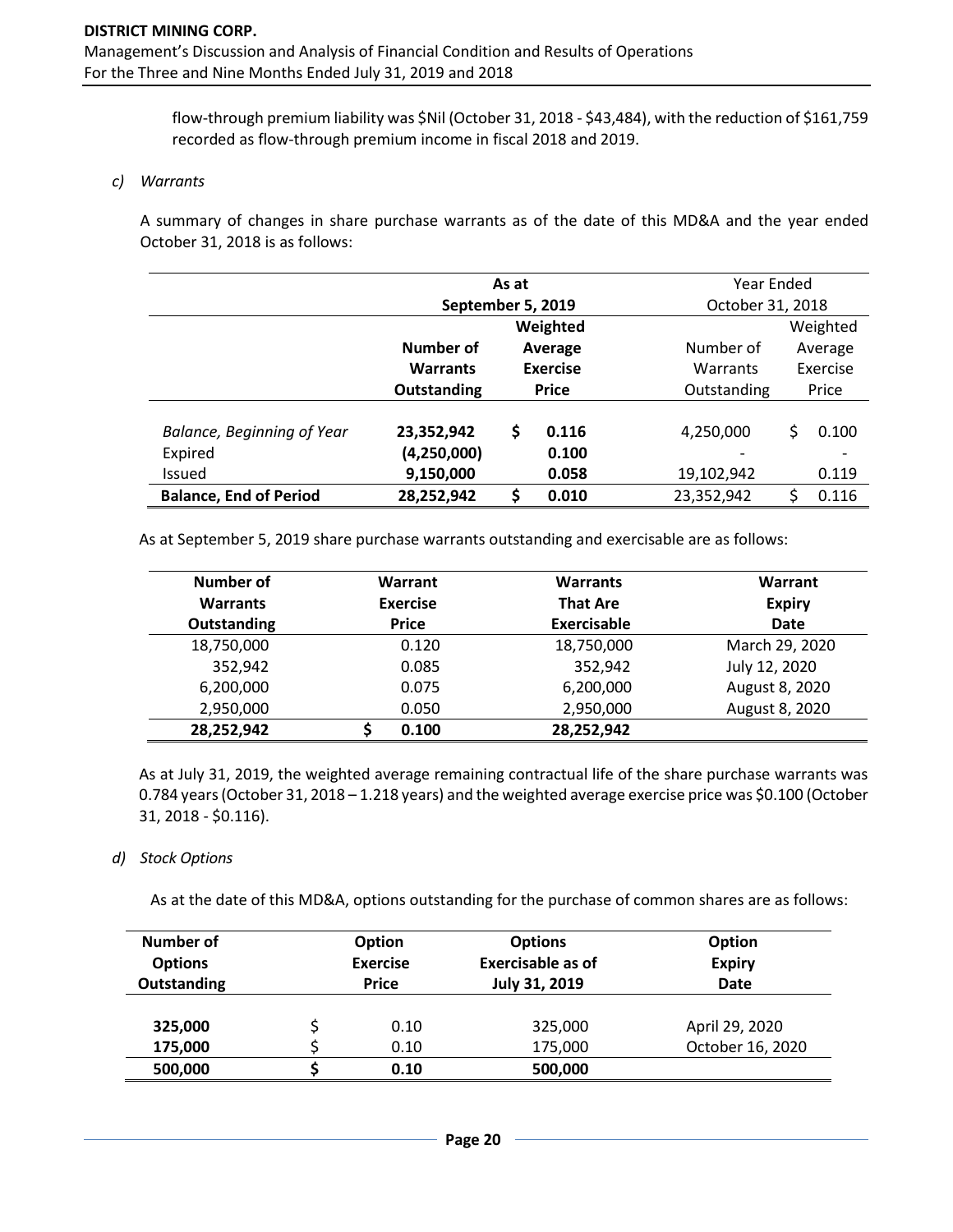## **14. OFF-BALANCE SHEET ARRANGEMENTS**

During the nine months ended July 31, 2019, the Company was not party to any off-balance-sheet arrangements that have, or are reasonably likely to have, a current or future effect on the results of operations, financial condition, revenues or expenses, liquidity, capital expenditures or capital resources of the Company.

# **15. CHANGES IN ACCOUNTING STANDARDS**

There were no changes in the Company's accounting policies during the nine months ended July 31, 2019. New and revised accounting standards and interpretations issued but not yet adopted are described in Note 2, "*Basis of Presentation*", of the audited financial statements for the year ended October 31, 2018.

# **16. CRITICAL ACCOUNTING ESTIMATES**

The preparation of these financial statements in conformity with IFRS requires management to make judgements, estimates and assumptions which affect the reported amounts of assets and liabilities and the disclosure of contingent assets and liabilities at the date of the financial statements and revenues and expenses for the periods reported. The Company bases its estimates and assumptions on current and various other factors that it believes to be reasonable under the circumstances. Management believes the estimates are reasonable; however, actual results could differ from those estimates and could impact future results of operations and cash flows.

The areas which require management to make significant estimates and assumptions in determining carrying values include, but are not limited to:

## **Exploration and Evaluation Expenditures**

The application of the Company's accounting policy for exploration and evaluation expenditure requires judgment in determining whether it is likely that future economic benefits will flow to the Company, which may be based on assumptions about future events or circumstances. Estimates and assumptions made may change if new information becomes available. If, after expenditure is capitalized, information becomes available suggesting that the recovery of expenditure is unlikely, the amount capitalized is impaired in the Statement of Operations and Comprehensive Loss during the period the new information becomes available.

## **Depreciation**

Significant judgment is involved in the determination of useful life and residual values for the computation of depreciation and no assurance can be given that actual useful lives and residual values will not differ significantly from current assumptions.

### **Impairment**

The carrying value of property and equipment is reviewed each reporting period to determine whether there is any indication of impairment. If the carrying amount of an asset exceeds its recoverable amount, the asset is impaired, and an impairment loss is recognized in the statement of operations and comprehensive loss. The assessment of fair values, including those of the cash generating units (the smallest identifiable group of assets that generates cash inflows that are largely independent of the cash inflow from other assets or groups of assets) ("**CGUs**") for purposes of testing goodwill, require the use of estimates and assumptions for recoverable